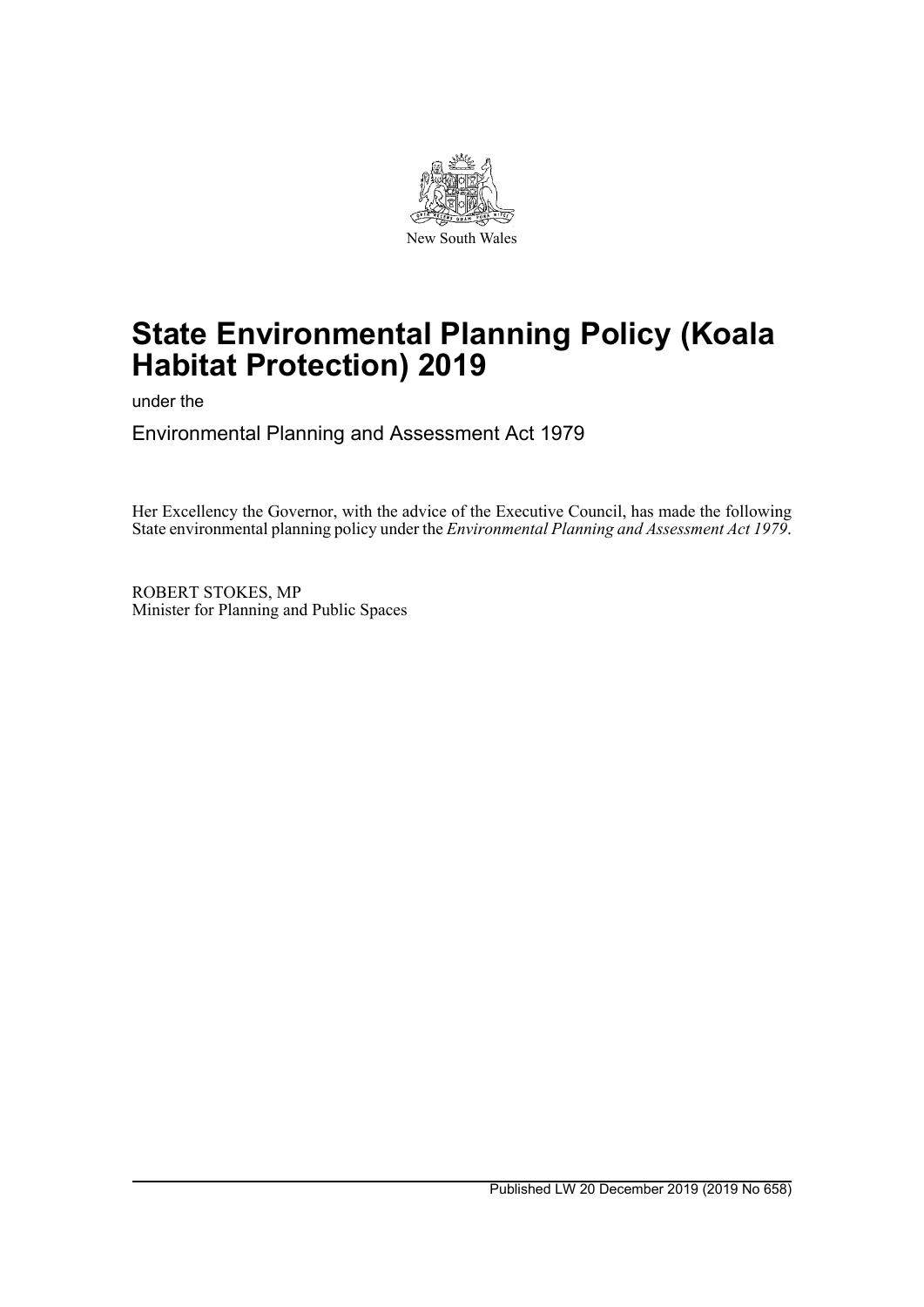# **Contents**

Page

| Part 1            |                                                           | <b>Preliminary</b>                                                                                                                                                                                           |                                                                                |
|-------------------|-----------------------------------------------------------|--------------------------------------------------------------------------------------------------------------------------------------------------------------------------------------------------------------|--------------------------------------------------------------------------------|
|                   | 1<br>$\overline{2}$<br>3<br>4<br>5<br>6<br>$\overline{7}$ | Name of Policy<br>Commencement<br>Aim of Policy<br>Definitions<br>Land to which Policy applies<br>Relationship with other environmental planning instruments<br>Maps                                         | 3<br>$\ensuremath{\mathsf{3}}$<br>$\mathsf 3$<br>3<br>4<br>$\overline{4}$<br>4 |
| Part 2            |                                                           | Development control of koala habitats                                                                                                                                                                        |                                                                                |
|                   | 8<br>9<br>10                                              | Development assessment process—approved koala plan of<br>management for land<br>Development assessment process-no approved koala plan of<br>management for land<br>Development assessment process-other land | 6<br>6<br>6                                                                    |
| Part 3            |                                                           | Koala plans of management                                                                                                                                                                                    |                                                                                |
|                   | 11<br>12<br>13<br>14                                      | Preparation of koala plans of management<br>Consultation on koala plans of management<br>Public exhibition of draft koala plans of management<br>Approval of koala plans of management                       | 7<br>$\overline{7}$<br>$\overline{7}$<br>8                                     |
| Part 4            |                                                           | <b>Savings and transitional provisions</b>                                                                                                                                                                   |                                                                                |
|                   | 15<br>16<br>17                                            | Savings provision relating to development applications<br>Savings provision relating to plans of management<br><b>Transitional provision</b>                                                                 | 9<br>$\boldsymbol{9}$<br>9                                                     |
| Part 5            | <b>Repeal</b>                                             |                                                                                                                                                                                                              |                                                                                |
| <b>Schedule 1</b> | 18                                                        | Repeal<br><b>Local government areas</b>                                                                                                                                                                      | 10<br>11                                                                       |

| <b>UCHECHE</b> I  | LUCAI YUVUTIIIIIUIIL ALGAS |  |
|-------------------|----------------------------|--|
| <b>Schedule 2</b> | <b>Feed tree species</b>   |  |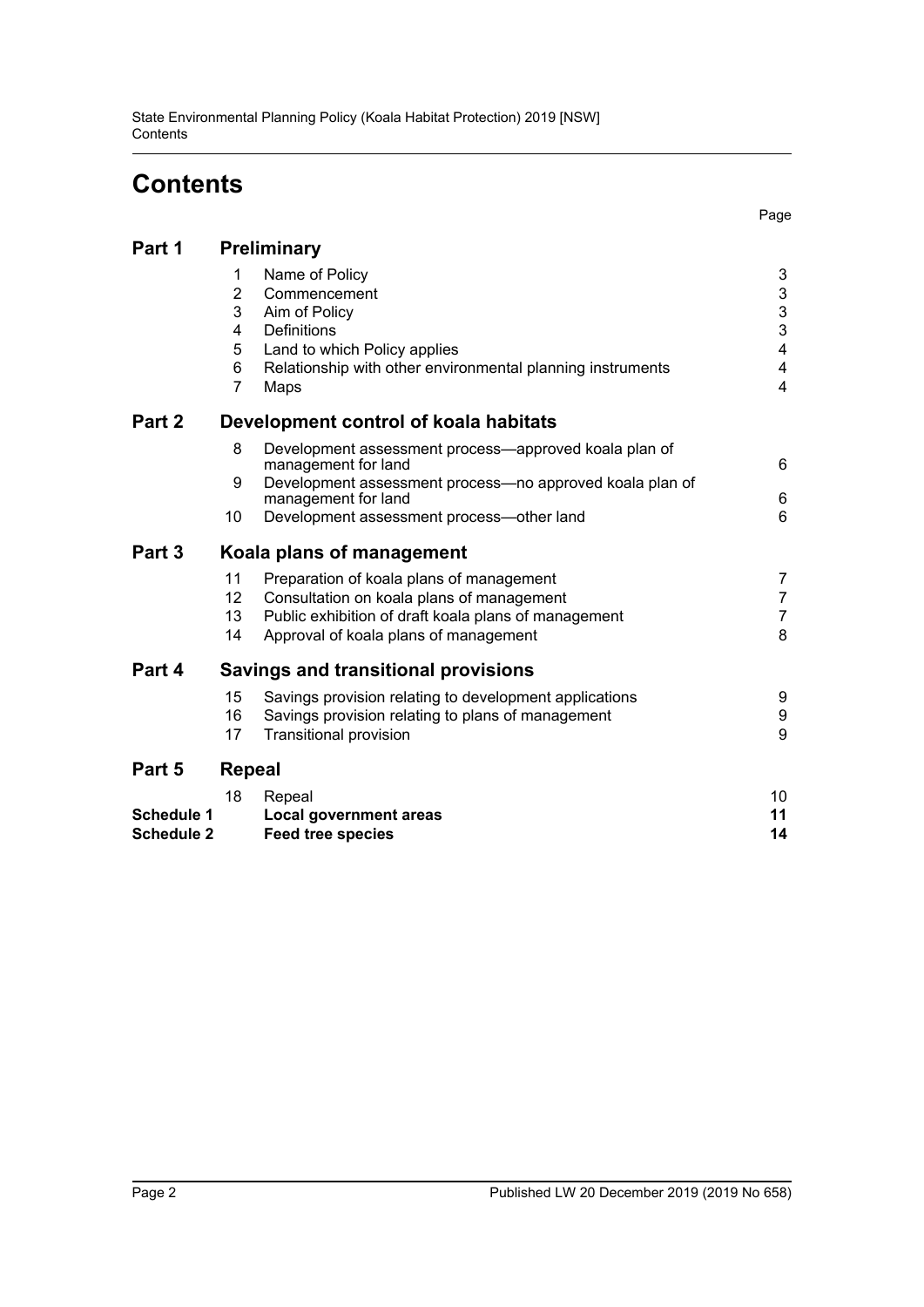### **State Environmental Planning Policy (Koala Habitat Protection) 2019**

under the

Environmental Planning and Assessment Act 1979

### <span id="page-2-1"></span><span id="page-2-0"></span>**Part 1 Preliminary**

#### **1 Name of Policy**

This Policy is *State Environmental Planning Policy (Koala Habitat Protection) 2019*.

#### <span id="page-2-2"></span>**2 Commencement**

This Policy commences on 1 March 2020 and is required to be published on the NSW legislation website.

#### <span id="page-2-3"></span>**3 Aim of Policy**

This Policy aims to encourage the conservation and management of areas of natural vegetation that provide habitat for koalas to support a permanent free-living population over their present range and reverse the current trend of koala population decline.

#### <span id="page-2-4"></span>**4 Definitions**

(1) In this Policy—

*approved koala plan of management*, for land, means a koala plan of management for the land approved in accordance with clause 14.

#### *core koala habitat* means—

- (a) an area of land where koalas are present, or
- (b) an area of land—
	- (i) which has been assessed by a suitably qualified and experienced person in accordance with the Guideline as being highly suitable koala habitat, and
	- (ii) where koalas have been recorded as being present in the previous 18 years.

*Guideline* means the guideline titled *Koala Habitat Protection Guideline* prepared by the Department of Planning, Industry and Environment, approved by the Planning Secretary and published on a publicly accessible website maintained by the Department and as in force from time to time.

*Koala Development Application Map* means the State Environmental Planning Policy (Koala Habitat Protection) 2019—Koala Development Application Map.

*koala habitat* means koala habitat however described in a plan of management under this Policy or *State Environmental Planning Policy No 44—Koala Habitat Protection*, and includes core koala habitat.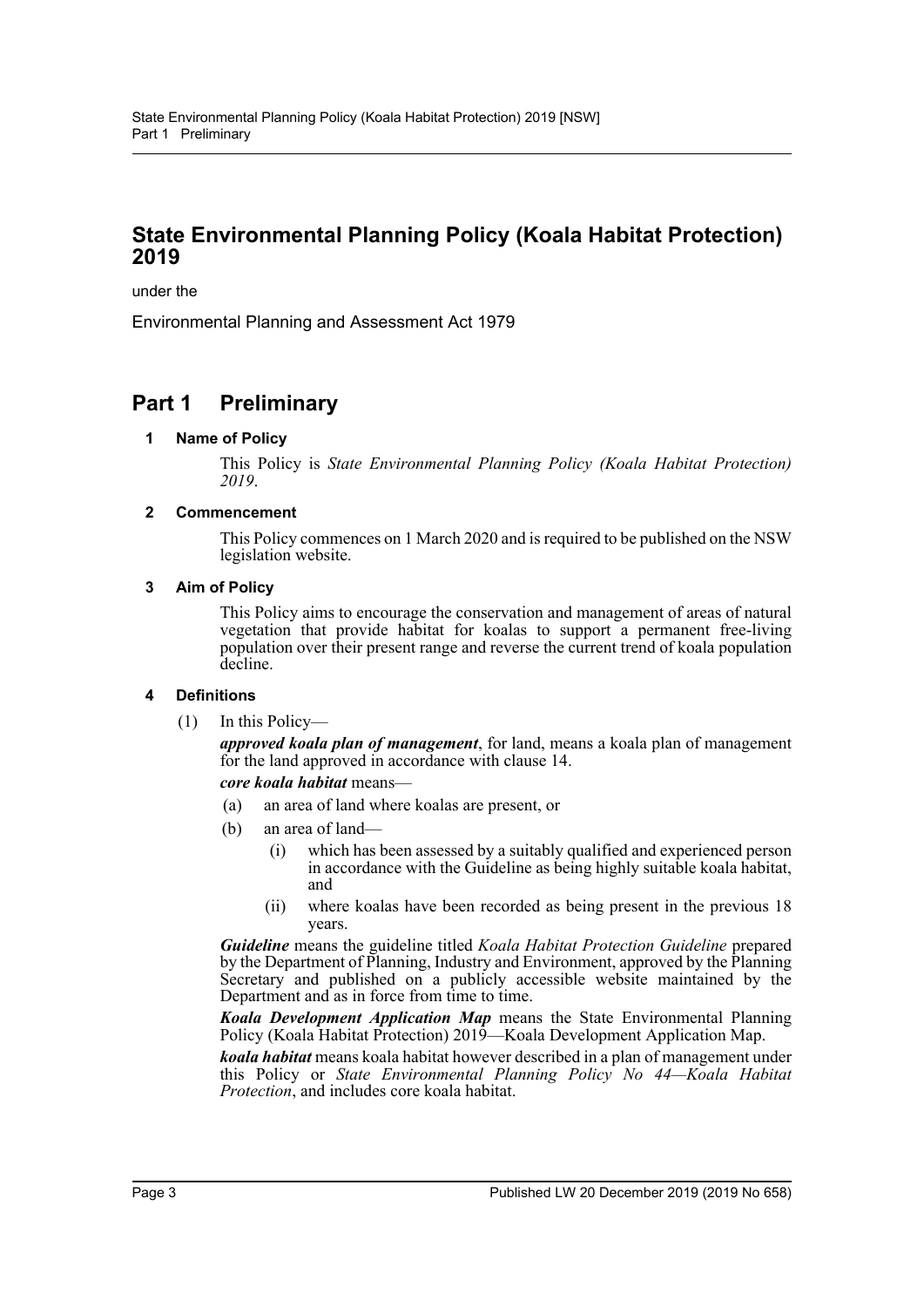*Site Investigation Area for Koala Plans of Management Map* means the State Environmental Planning Policy (Koala Habitat Protection) 2019—Site Investigation Area for Koala Plans of Management Map.

*suitably qualified and experienced person* means a person who has—

- (a) a tertiary qualification in ecology, environmental management, forestry or other equivalent qualifications, and
- (b) experience in flora and fauna identification, survey and management, including experience in conducting koala surveys in accordance with the techniques specified in the Guideline.

*the Act* means the *Environmental Planning and Assessment Act 1979*.

**Note.** The Act and the *Interpretation Act 1987* contain definitions and other provisions that affect the interpretation and application of this Policy.

(2) Notes included in this Policy do not form part of this Policy.

#### <span id="page-3-0"></span>**5 Land to which Policy applies**

- (1) This Policy applies to each local government area listed in Schedule 1.
- (2) The whole of each local government area is—
	- (a) in the koala management area specified in Schedule 1 opposite the local government area, or
	- (b) if more than 1 koala management area is specified, in each of those koala management areas.
- (3) Despite subclause (1), this Policy does not apply to—
	- (a) land dedicated or reserved under the *National Parks and Wildlife Act 1974*, or acquired under Part 11 of that Act, or
	- (b) land dedicated under the *Forestry Act 2012* as State forest or a flora reserve.

#### <span id="page-3-1"></span>**6 Relationship with other environmental planning instruments**

- (1) In the event of an inconsistency between this Policy and another environmental planning instrument, whether made before or after the commencement of this Policy, this Policy prevails to the extent of the inconsistency.
- (2) This Policy repeals and replaces *State Environmental Planning Policy No 44—Koala Habitat Protection*.

**Note.** Section 68(3)(b) of the *Interpretation Act 1987* provides that in any Act or instrument a reference to an instrument that has been repealed and re-made, with or without modification, extends to the re-made instrument. This means any reference to *State Environmental Planning Policy No 44—Koala Habitat Protection* in an Act, regulation or any other instrument includes a reference to this Policy.

#### <span id="page-3-2"></span>**7 Maps**

- (1) A reference in this Policy to a named map adopted by this Policy is a reference to a map by that name—
	- (a) approved by the Minister when the map is adopted, and
	- (b) as amended or replaced from time to time by maps declared by environmental planning instruments to amend or replace that map, and approved by the persons making the environmental planning instruments when the instruments are made.
- (2) Any 2 or more named maps may be combined into a single map. In that case, a reference in this Policy to any such named map is a reference to the relevant part or aspect of the single map.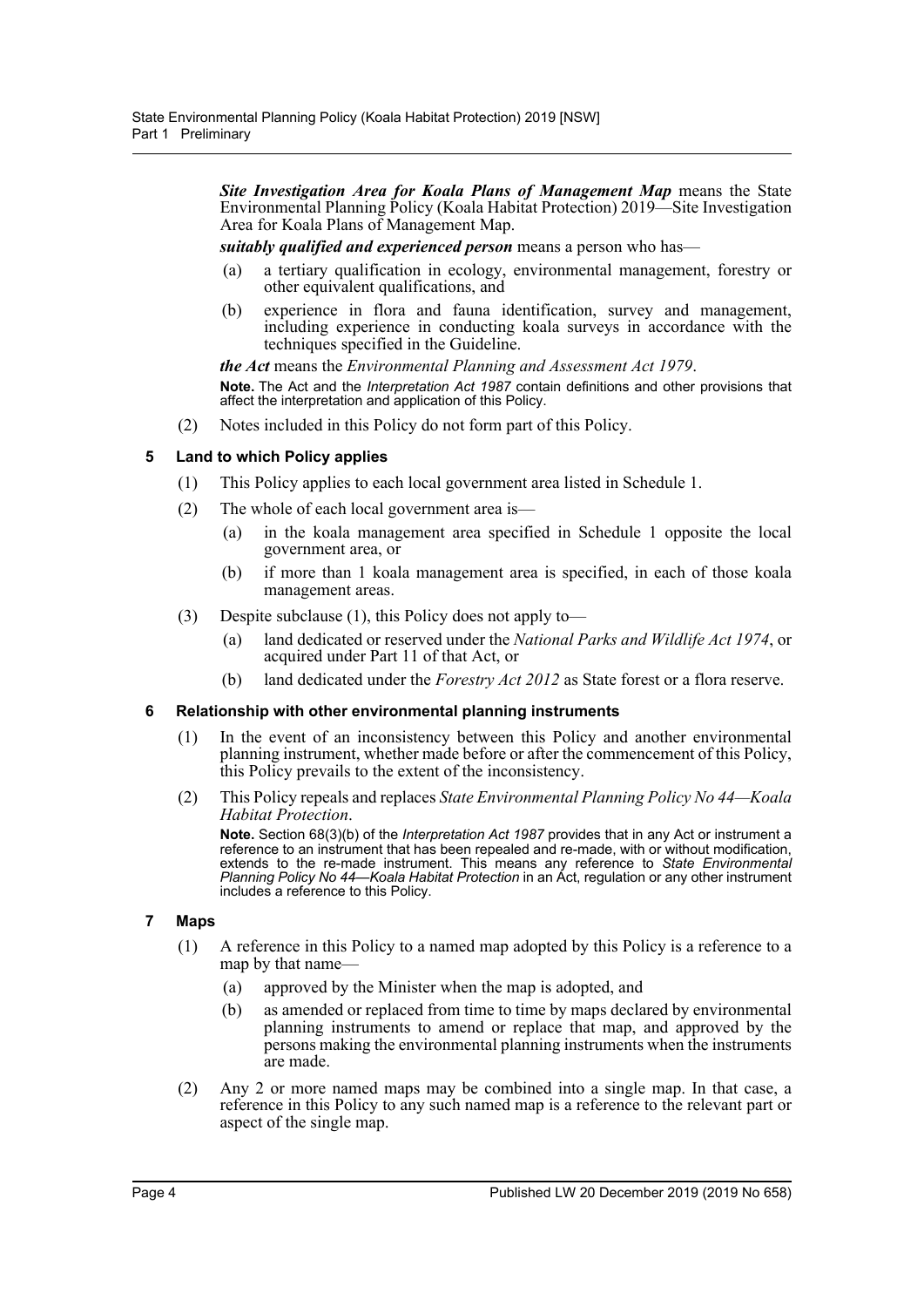- (3) Any such maps are to be kept and made available for public access in accordance with arrangements approved by the Minister.
- (4) For the purposes of this Policy, a map may be in, and may be kept and made available in, electronic or paper form, or both. **Note.** The maps adopted by this Policy are to be made available on the NSW planning portal.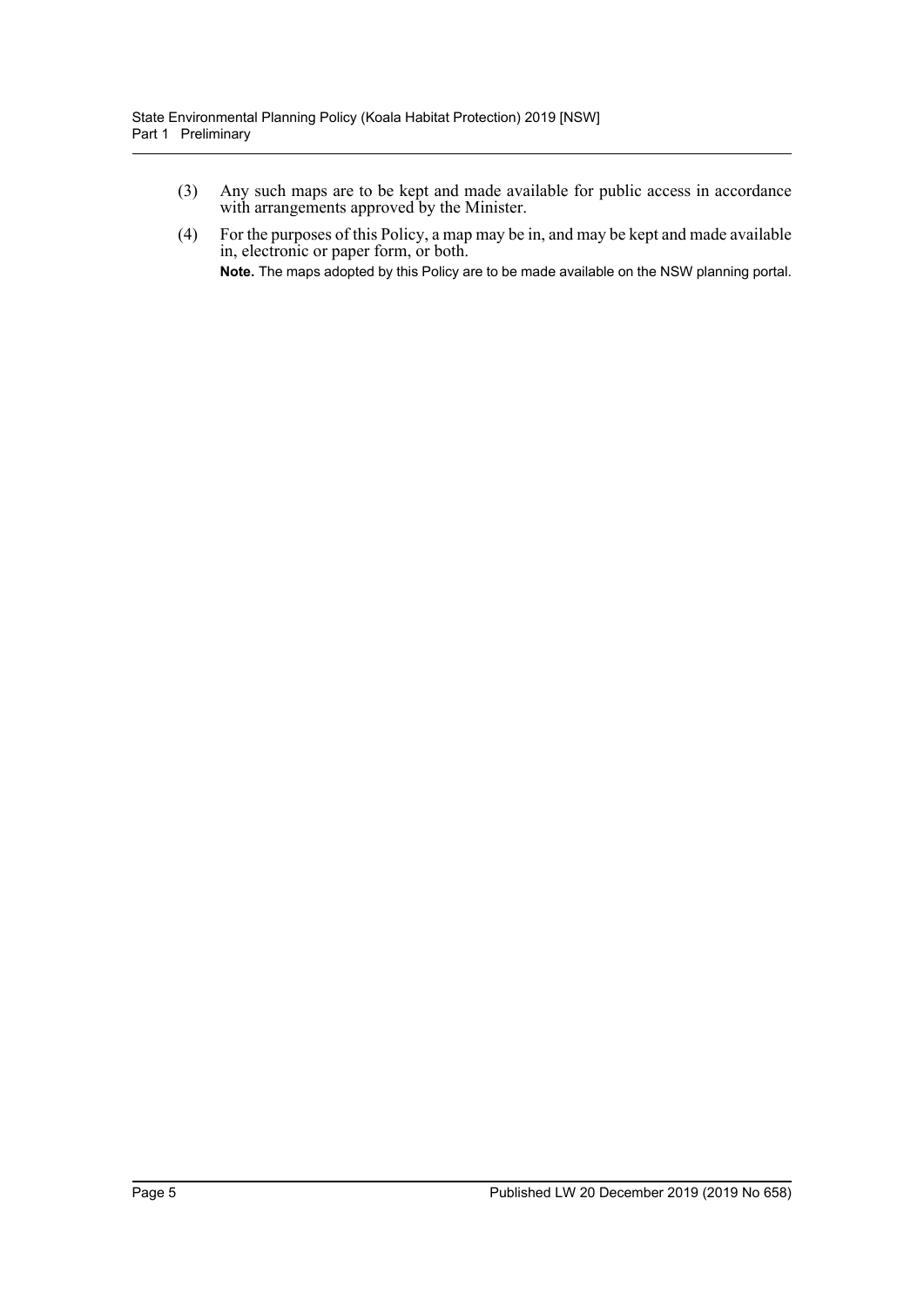## <span id="page-5-1"></span><span id="page-5-0"></span>**Part 2 Development control of koala habitats**

#### **8 Development assessment process—approved koala plan of management for land**

- (1) This clause applies to land to which this Policy applies and to which an approved koala plan of management applies.
- (2) The council's determination of the development application must be consistent with the approved koala plan of management that applies to the land.

### <span id="page-5-2"></span>**9 Development assessment process—no approved koala plan of management for land**

- (1) This clause applies to land to which this Policy applies if the land—
	- (a) is identified on the Koala Development Application Map, and
	- (b) has an area of at least 1 hectare (including adjoining land within the same ownership), and
	- (c) does not have an approved koala plan of management applying to the land.
- (2) Before a council may grant consent to a development application for consent to carry out development on the land, the council must take into account—
	- (a) the requirements of the Guideline, or
	- (b) information, prepared by a suitably qualified and experienced person in accordance with the Guideline, provided by the applicant to the council demonstrating that—
		- (i) the land does not include any trees belonging to the feed tree species listed in Schedule 2 for the relevant koala management area, or
		- (ii) the land is not core koala habitat.

#### <span id="page-5-3"></span>**10 Development assessment process—other land**

A council is not prevented from granting consent to a development application for consent to carry out development on land if—

- (a) the land—
	- (i) is not identified on the Koala Development Application Map, or
	- (ii) does not have an approved koala plan of management applying to the land, or
- (b) the council is satisfied that the land is not core koala habitat.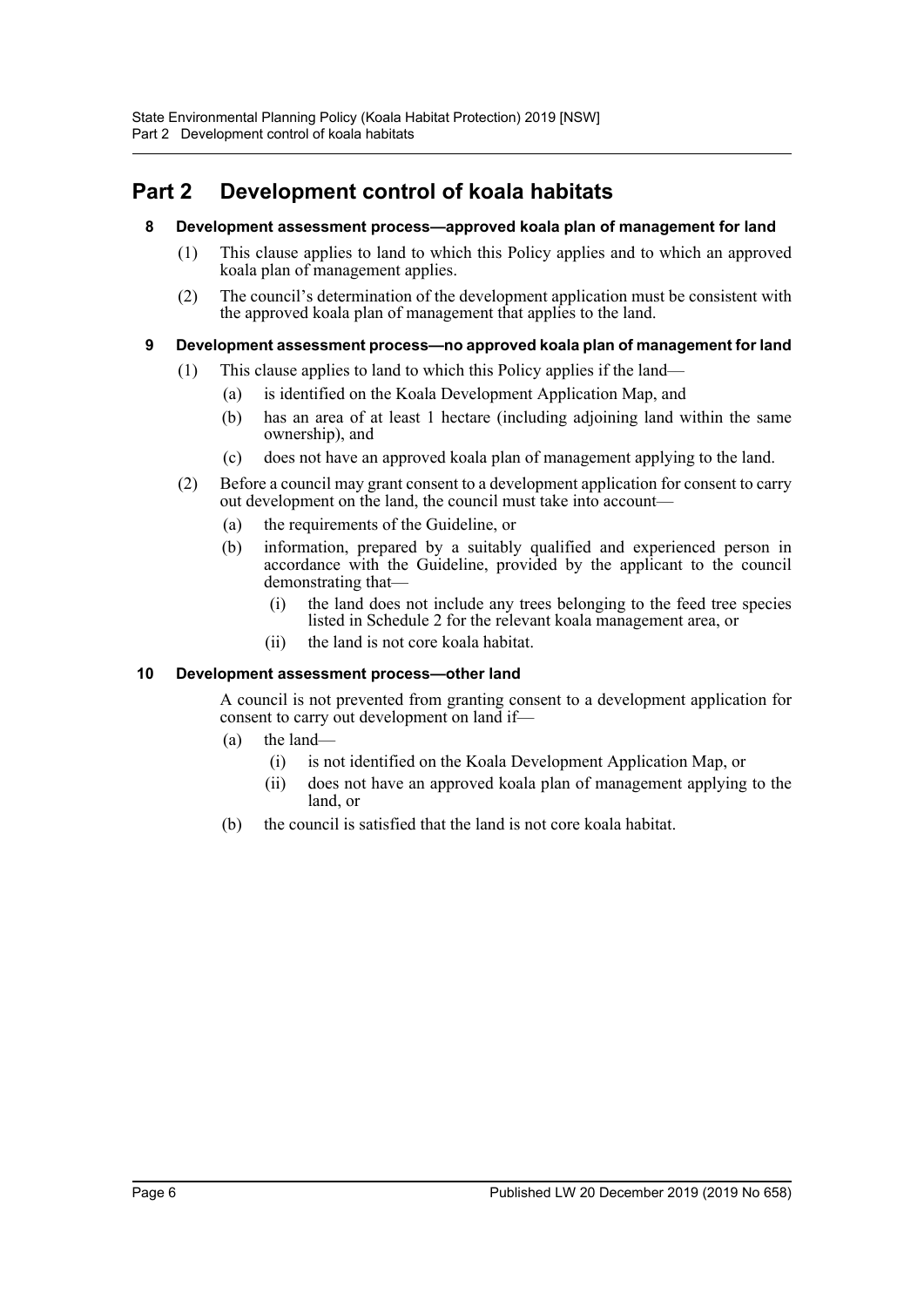# <span id="page-6-0"></span>**Part 3 Koala plans of management**

### <span id="page-6-1"></span>**11 Preparation of koala plans of management**

- (1) A koala plan of management may be prepared for—
	- (a) the whole of a local government area listed in Schedule 1, or
	- (b) a part of a local government area listed in Schedule 1.
- (2) A koala plan of management must be prepared—
	- (a) on behalf of a council by a suitably qualified and experienced person, and
	- (b) in accordance with the Guideline, and
	- (c) having regard to a survey of the land for core koala habitat conducted by a suitably qualified and experienced person in accordance with the Guideline.
- (3) A koala plan of management may—
	- (a) be a separate document or be part of another document, and
	- (b) provide for additional matters, whether or not the matters are directly related to the assessment of a development application by the council.
- (4) Land may be identified in a koala plan of management if—
	- (a) the land is identified on the Site Investigation Area for Koala Plans of Management Map as an area where this Policy applies, and
	- (b) the land is core koala habitat.

#### <span id="page-6-2"></span>**12 Consultation on koala plans of management**

In preparing a koala plan of management, a council, on behalf of which the plan of management has been prepared, must consult a Public Service employee designated by the Minister for Energy and Environment.

#### <span id="page-6-3"></span>**13 Public exhibition of draft koala plans of management**

Following the preparation of a draft koala plan of management, the council—

- (a) must publicly exhibit the draft koala plan of management for a minimum period of 28 days, and
- (b) must give public notice on the council's website and in a local newspaper of the places, dates and times for inspection of the draft koala plan of management, and
- (c) must publicly exhibit a copy of the draft koala plan of management at the places, on the dates and during the times set out in the notice, and
- (d) must serve notice of the places, dates and times for inspection of the draft koala plan of management on landholders whose land is identified under clause 11(4) in the draft koala plan of management—
	- (i) by post, or
	- (ii) by email to an email address specified by the landholder for the service of notices by the council, and
- (e) must specify, in the notices referred to in paragraphs (b) and (d), the period during which submissions about the draft koala plan of management may be made to the council (which must include the period during which the draft koala plan of management is being publicly exhibited).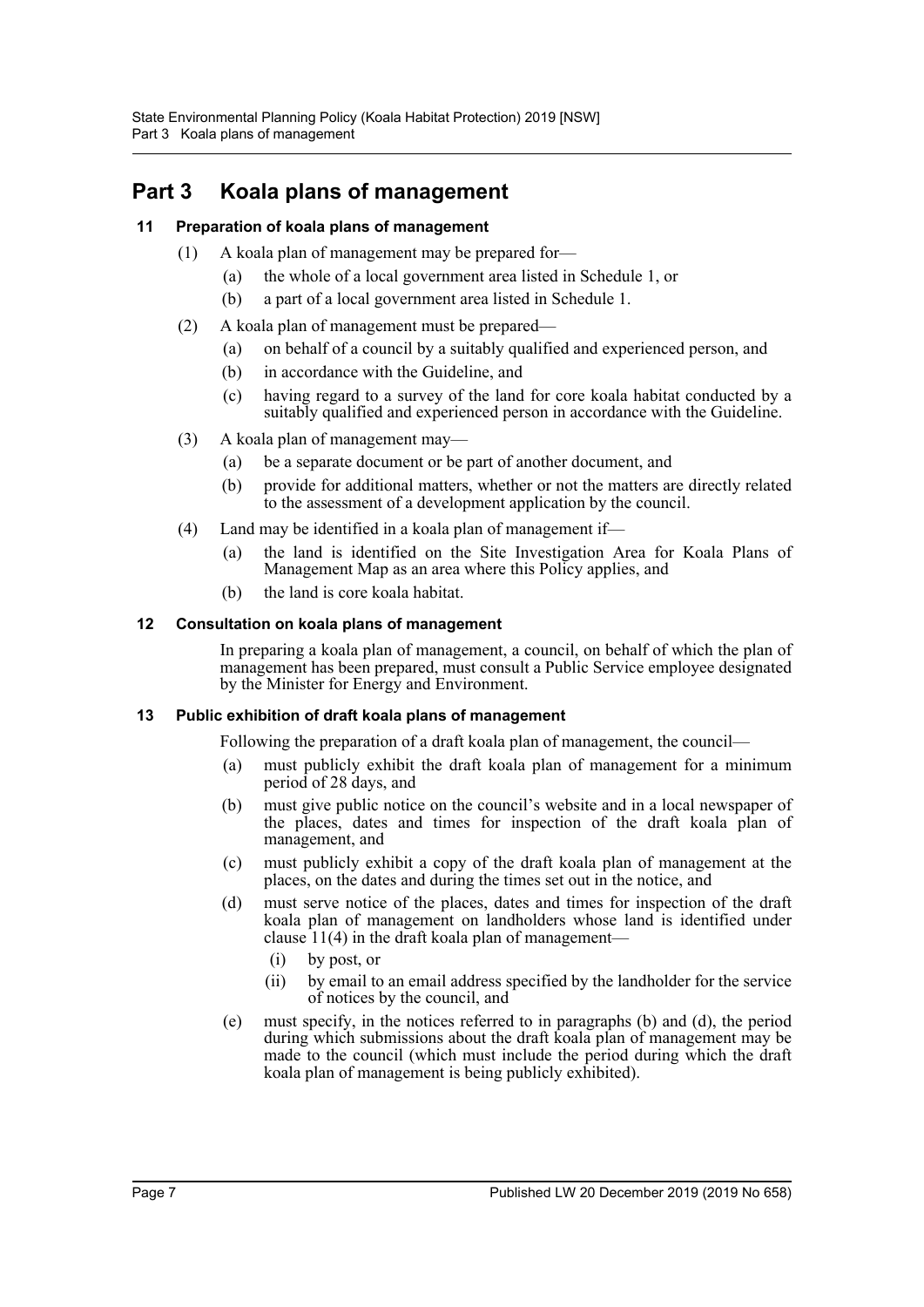#### <span id="page-7-0"></span>**14 Approval of koala plans of management**

- (1) A koala plan of management prepared in accordance with clause 11 has no effect unless it is approved by the Planning Secretary.
- (2) The council on behalf of which the koala plan of management has been prepared must provide the following to the Planning Secretary—
	- (a) a report on submissions received as a result of the public consultation under clause 13,
	- (b) a report on the survey of the land made under clause  $11(2)(c)$ ,
	- (c) any other documents that informed the preparation of the koala plan of management.
- (3) Before approving a koala plan of management, the Planning Secretary must provide the following to the Chief Executive Officer of Local Land Services and a Public Service employee designated by the Minister for Energy and Environment for comment—
	- (a) a copy of the draft koala plan of management,
	- (b) a copy of the report on submissions,
	- (c) a copy of the report on the survey of the land made under clause  $11(2)(c)$ ,
	- (d) any other documents that informed the preparation of the koala plan of management.
- (4) A koala plan of management takes effect on—
	- (a) the day it is approved by the Planning Secretary, or
	- (b) if a later day is specified in the plan of management—the later day.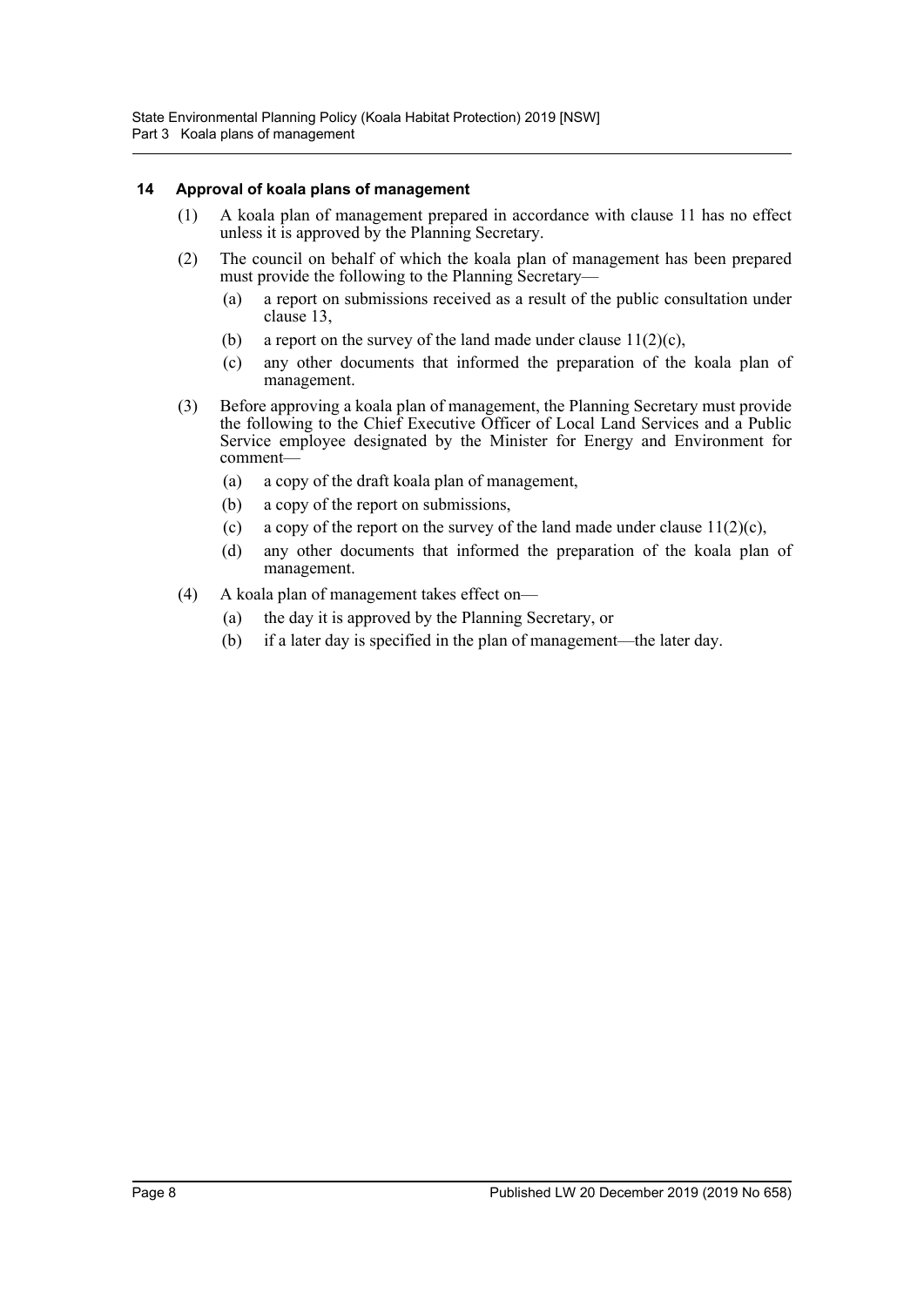### <span id="page-8-0"></span>**Part 4 Savings and transitional provisions**

#### <span id="page-8-1"></span>**15 Savings provision relating to development applications**

A development application made, but not finally determined, before the commencement of this Policy in relation to land to which this Policy applies must be determined as if this Policy had not commenced.

#### <span id="page-8-2"></span>**16 Savings provision relating to plans of management**

A plan of management approved under *State Environmental Planning Policy No 44—Koala Habitat Protection* before the commencement of this Policy in relation to the whole of a local government area or a part of a local government area continues to apply to that area as if this Policy had not commenced.

#### <span id="page-8-3"></span>**17 Transitional provision**

- (1) This clause applies to a document submitted, before the commencement of this Policy, to the Planning Secretary for approval as a koala plan of management.
- (2) Despite clauses 11–14, the Planning Secretary may approve the document as a koala plan of management for the local government area or part of the local government area.
- (3) To avoid doubt, the Planning Secretary may approve the document as a koala plan of management despite the document not having been prepared in accordance with the provisions of *State Environmental Planning Policy No 44—Koala Habitat Protection*.
- (4) On approval, the document is taken to be an approved koala plan of management.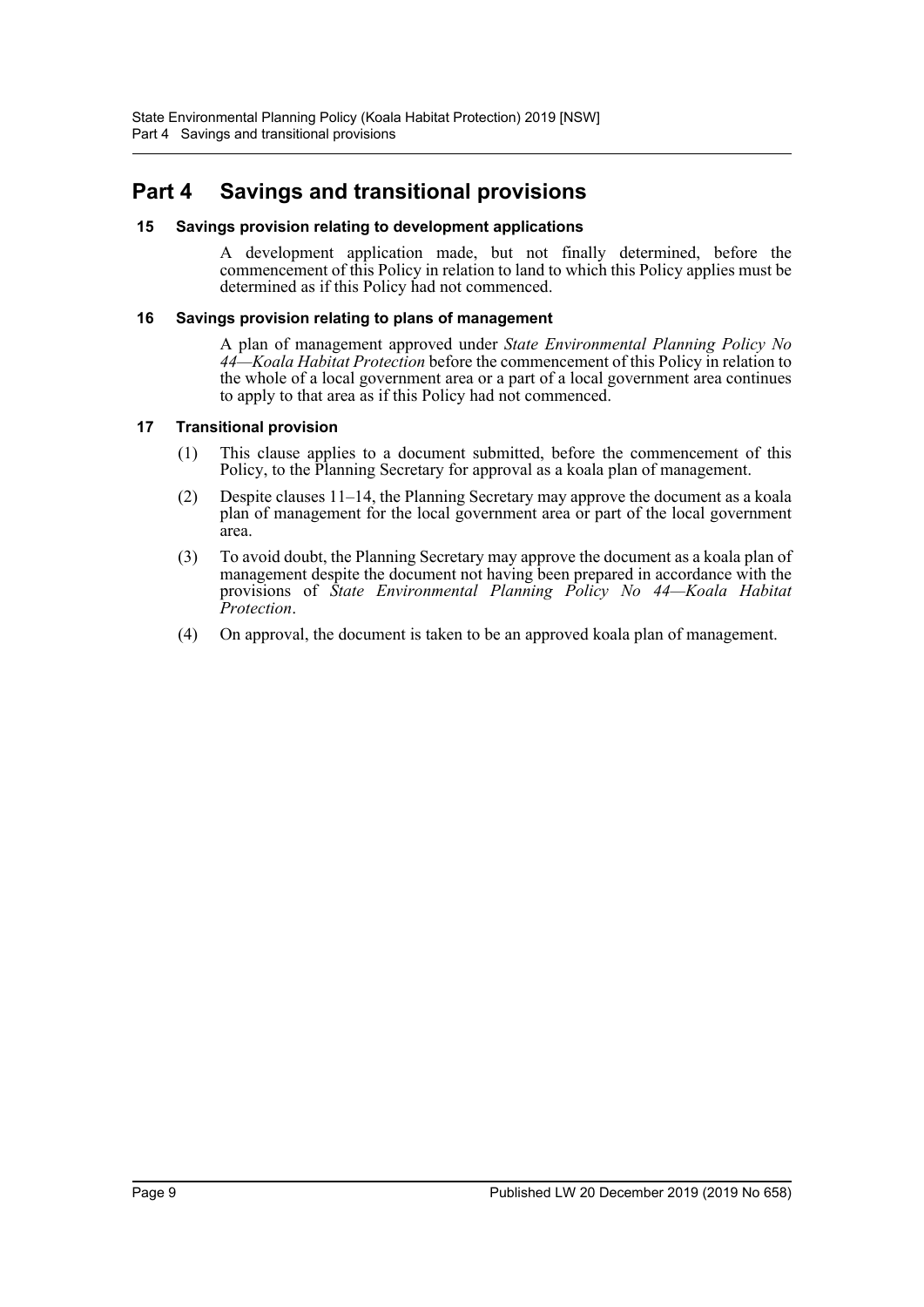## <span id="page-9-0"></span>**Part 5 Repeal**

#### <span id="page-9-1"></span>**18 Repeal**

*State Environmental Planning Policy No 44—Koala Habitat Protection* is repealed.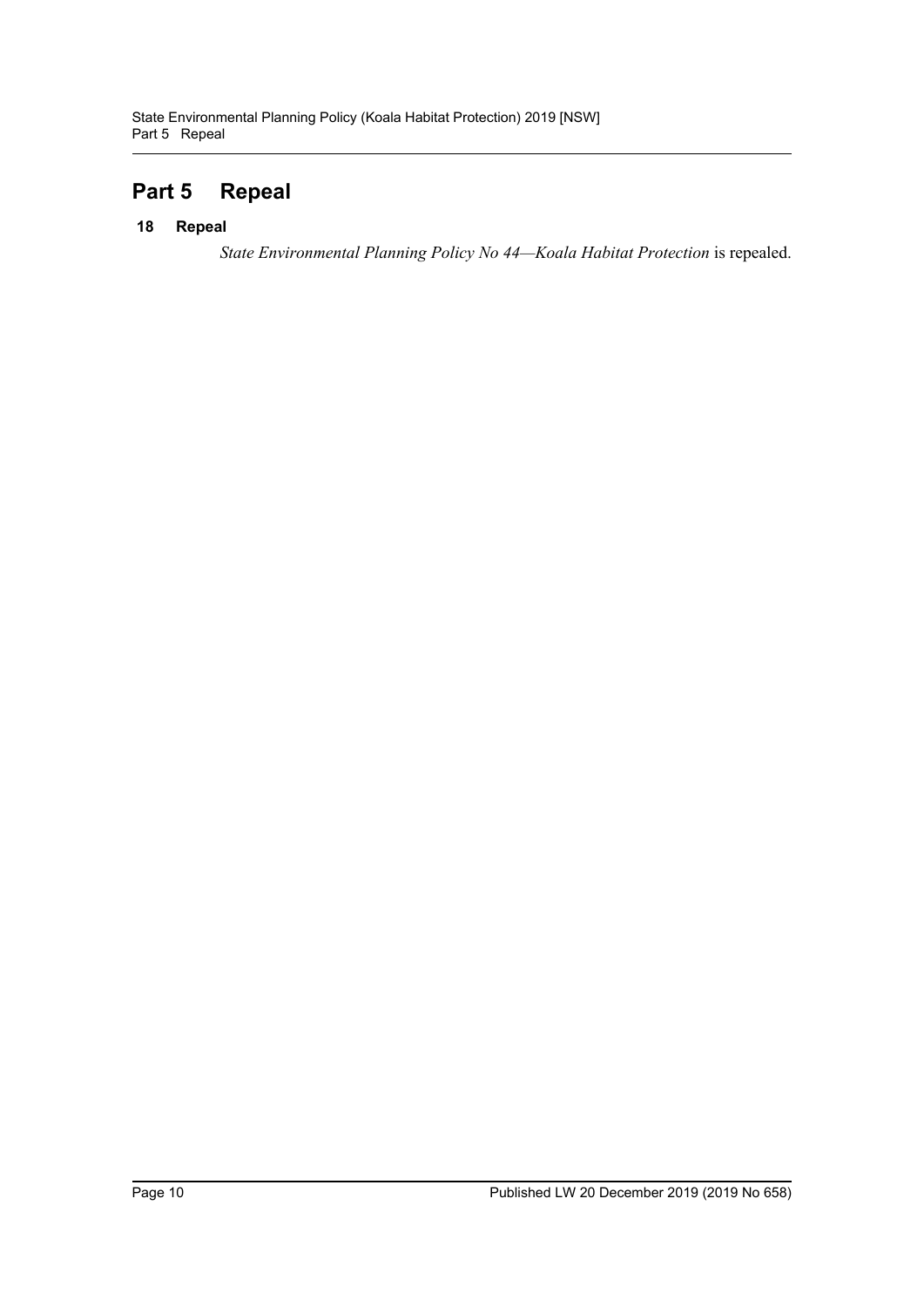# <span id="page-10-0"></span>**Schedule 1 Local government areas**

(Clauses 5(1), 11(1))

| Local government area    | Koala management area(s)                                |
|--------------------------|---------------------------------------------------------|
| Armidale Regional        | Northern Tablelands                                     |
| Ballina                  | North Coast                                             |
| <b>Bathurst Regional</b> | Central and Southern Tablelands                         |
| Bega Valley              | South Coast                                             |
| Bellingen                | North Coast                                             |
| Berrigan                 | Riverina                                                |
| Blayney                  | Central and Southern Tablelands                         |
| City of Blue Mountains   | Central and Southern Tablelands<br>Central Coast        |
| Bourke                   | Darling Riverine Plains<br>Far West                     |
| Brewarrina               | Darling Riverine Plains<br>Far West                     |
| <b>Byron</b>             | North Coast                                             |
| Cabonne                  | Central and Southern Tablelands                         |
| City of Campbelltown     | Central Coast                                           |
| <b>Central Coast</b>     | Central Coast                                           |
| <b>Central Darling</b>   | Far West                                                |
| City of Cessnock         | Central Coast                                           |
| Clarence Valley          | North Coast                                             |
| City of Coffs Harbour    | North Coast                                             |
| Coonamble                | Darling Riverine Plains<br>Northwest Slopes             |
| Dungog                   | Central Coast                                           |
| <b>Edward River</b>      | Riverina                                                |
| Eurobodalla              | South Coast                                             |
| Federation               | Central and Southern Tablelands<br>Far West<br>Riverina |
| Forbes                   | Far West                                                |
| Gilgandra                | Northwest Slopes                                        |
| Glen Innes Severn Shire  | Northern Tablelands                                     |
| Goulburn Mulwaree        | Central and Southern Tablelands                         |
| Greater Hume Shire       | Central and Southern Tablelands<br>Far West<br>Riverina |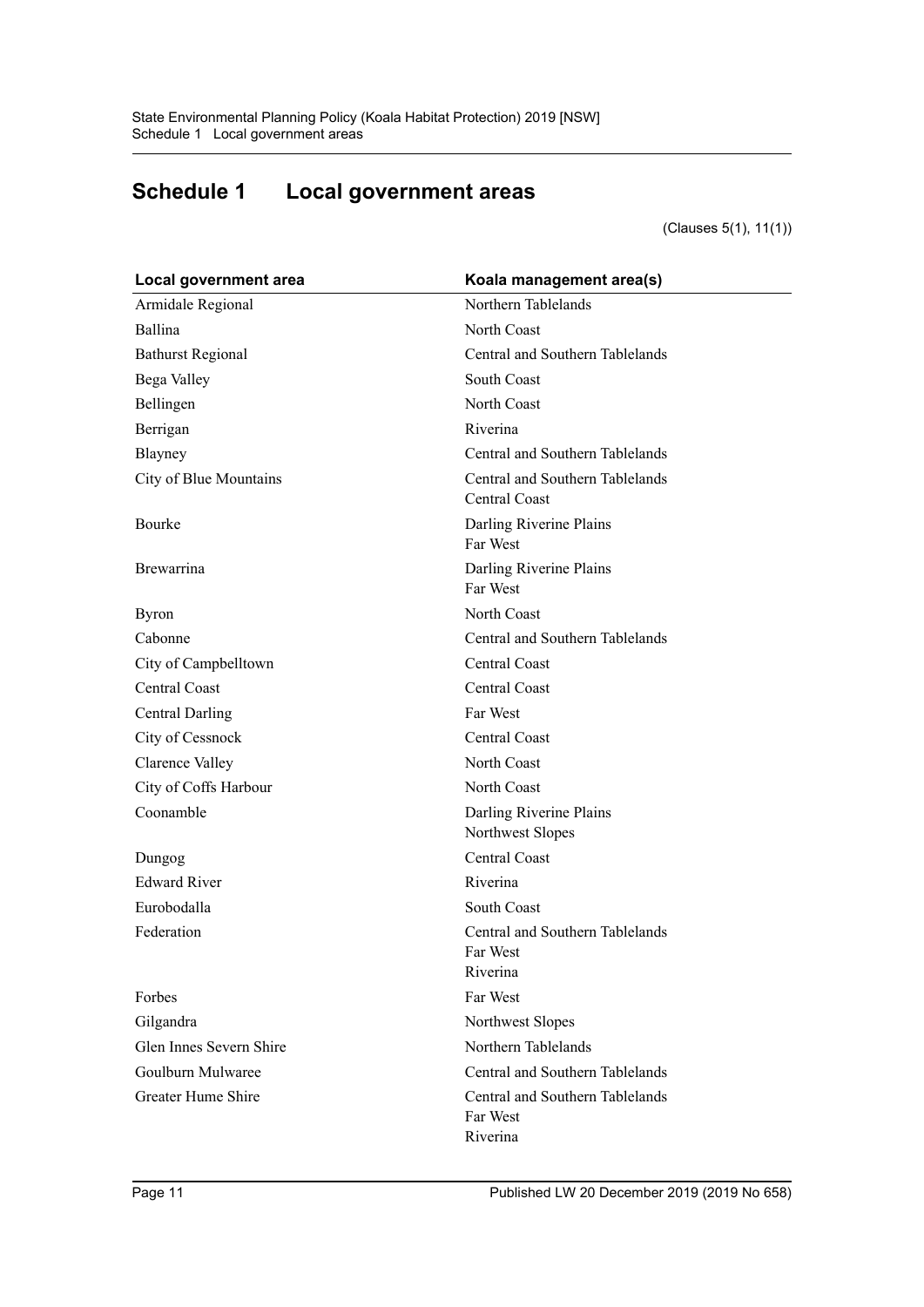| Local government area   | Koala management area(s)                    |
|-------------------------|---------------------------------------------|
| Gunnedah                | Northwest Slopes                            |
| Gwydir                  | Northwest Slopes                            |
| City of Hawkesbury      | Central Coast                               |
| Hilltops                | Central and Southern Tablelands<br>Far West |
| Hornsby                 | Central Coast                               |
| Inverell                | Northern Tablelands<br>Northwest Slopes     |
| Kempsey                 | North Coast                                 |
| Ku-ring-gai             | Central Coast                               |
| Kyogle                  | North Coast                                 |
| City of Lake Macquarie  | Central Coast                               |
| Leeton                  | Far West<br>Riverina                        |
| City of Lismore         | North Coast                                 |
| City of Lithgow         | Central and Southern Tablelands             |
| City of Liverpool       | Central Coast                               |
| Liverpool Plains        | Northwest Slopes                            |
| Lockhart                | Central and Southern Tablelands<br>Far West |
| City of Maitland        | Central Coast                               |
| Mid-Coast               | North Coast                                 |
| Mid-Western Regional    | Northwest Slopes                            |
| Moree Plains            | Northwest Slopes                            |
| Murray River            | Far West<br>Riverina                        |
| Muswellbrook            | Central Coast                               |
| Nambucca Valley         | North Coast                                 |
| Narrabri                | Northwest Slopes                            |
| Narrandera              | Far West<br>Riverina                        |
| Narromine               | Darling Riverine Plains<br>Far West         |
| City of Newcastle       | Central Coast                               |
| Northern Beaches        | Central Coast                               |
| Oberon                  | Central and Southern Tablelands             |
| Parkes                  | Far West                                    |
| Port Macquarie-Hastings | North Coast                                 |
| Port Stephens           | Central Coast                               |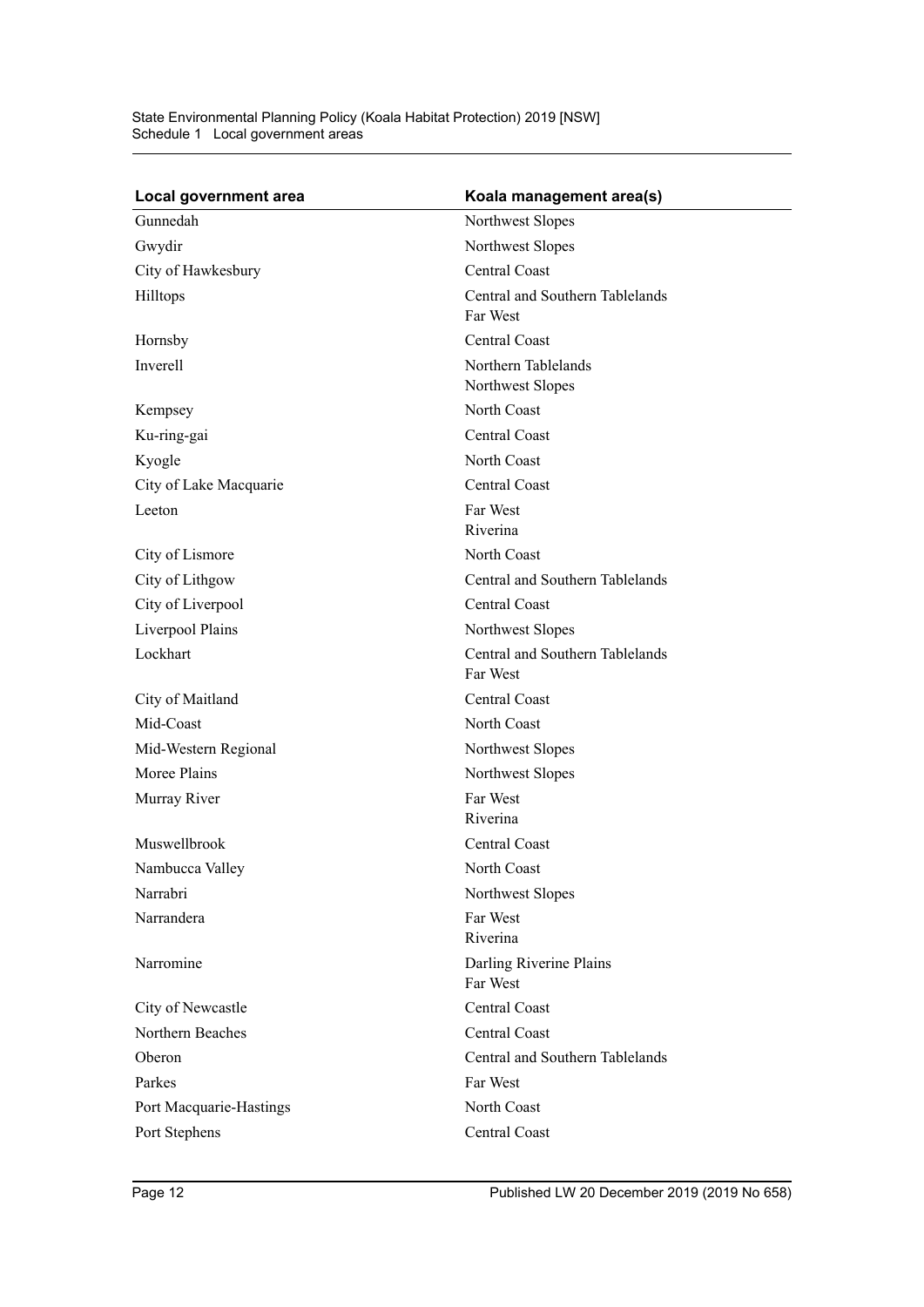State Environmental Planning Policy (Koala Habitat Protection) 2019 [NSW] Schedule 1 Local government areas

| Local government area        | Koala management area(s)                         |
|------------------------------|--------------------------------------------------|
| Queanbeyan-Palerang Regional | Central and Southern Tablelands                  |
| Richmond Valley              | North Coast                                      |
| City of Shoalhaven           | Central and Southern Tablelands<br>South Coast   |
| Singleton                    | Central Coast                                    |
| Snowy Monaro Regional        | Central and Southern Tablelands                  |
| Snowy Valleys                | Central and Southern Tablelands                  |
| Tamworth Regional            | Northern Tablelands                              |
| Tenterfield                  | Northern Tablelands                              |
| Tweed                        | North Coast                                      |
| <b>Upper Hunter Shire</b>    | Northwest Slopes                                 |
| Upper Lachlan Shire          | Central and Southern Tablelands                  |
| Uralla                       | Northern Tablelands                              |
| City of Wagga Wagga          | Central and Southern Tablelands<br>Far West      |
| Walcha                       | Northern Tablelands                              |
| Walgett                      | Darling Riverine Plains<br>Northwest Slopes      |
| Warren                       | Darling Riverine Plains                          |
| Warrumbungle Shire           | Northwest Slopes                                 |
| Weddin                       | Central and Southern Tablelands<br>Far West      |
| Wentworth                    | Far West<br>Riverina                             |
| Wingecarribee                | Central and Southern Tablelands<br>Central Coast |
| Wollondilly                  | Central and Southern Tablelands<br>Central Coast |
| City of Wollongong           | South Coast                                      |
| Yass Valley                  | Central and Southern Tablelands                  |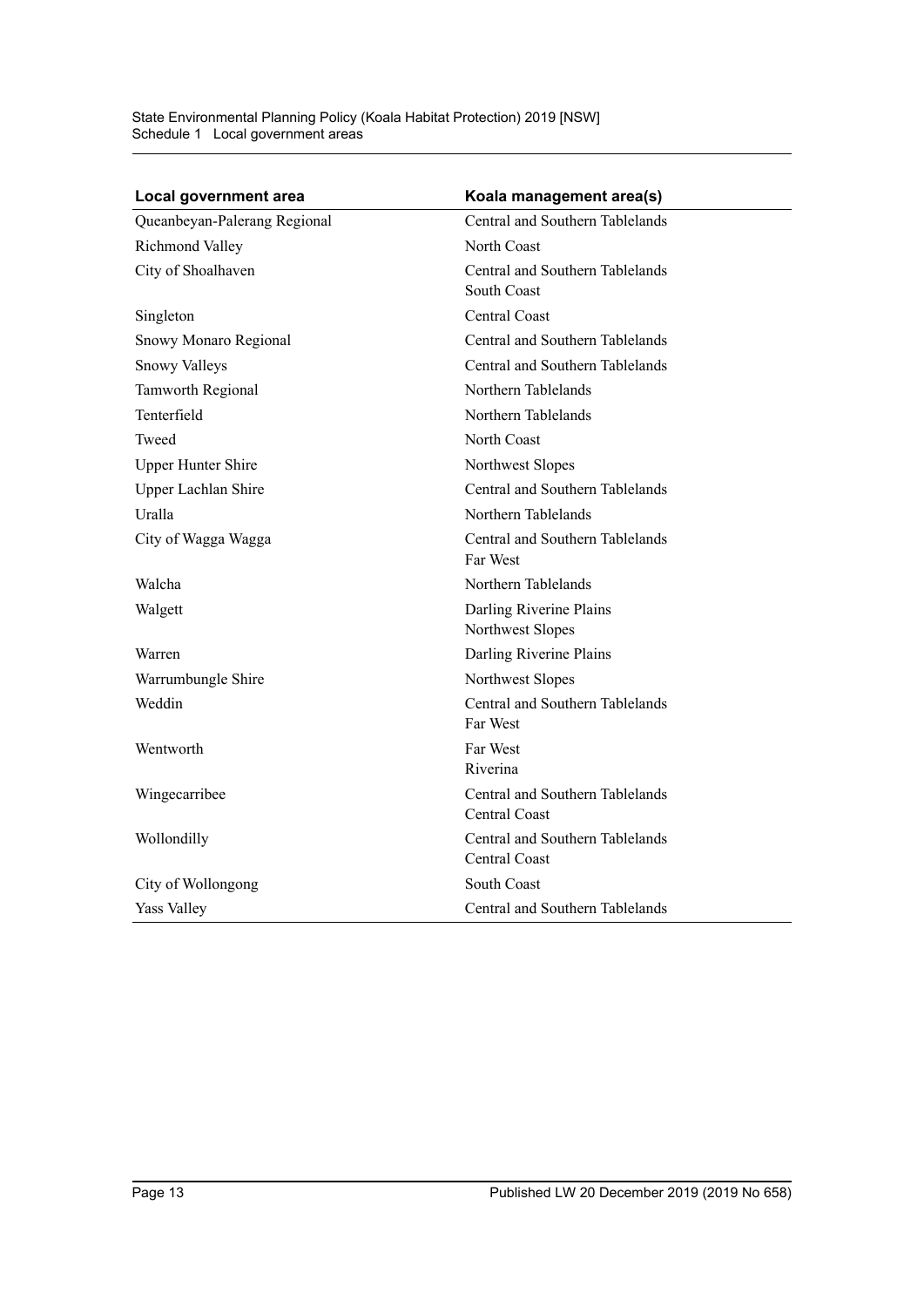# <span id="page-13-0"></span>**Schedule 2 Feed tree species**

(Clause 9)

**Central and Southern Tablelands koala management area**

| <b>Scientific name</b>   | Common name(s)                 |
|--------------------------|--------------------------------|
| Eucalyptus agglomerata   | Blue-leaved Stringybark        |
| Eucalyptus albens        | White Box                      |
| Eucalyptus amplifolia    | Cabbage Gum                    |
| Eucalyptus blakelyi      | Blakely's Red Gum              |
| Eucalyptus bosistoana    | Coast Grey Box                 |
| Eucalyptus bridgesiana   | Apple Box                      |
| Eucalyptus camaldulensis | River Red Gum                  |
| Eucalyptus conica        | <b>Fuzzy Box</b>               |
| Eucalyptus cypellocarpa  | Monkey Gum                     |
| Eucalyptus dalrympleana  | Mountain Gum                   |
| Eucalyptus dealbata      | Tumbledown Red Gum             |
| Eucalyptus dives         | <b>Broad-leaved Peppermint</b> |
| Eucalyptus elata         | River Peppermint               |
| Eucalyptus eugenioides   | Narrow-leaved Stringybark      |
| Eucalyptus fibrosa       | Broad-leaved Red Ironbark      |
| Eucalyptus globoidea     | White Stringybark              |
| Eucalyptus goniocalyx    | Bundy                          |
| Eucalyptus macrorhyncha  | Red Stringybark                |
| Eucalyptus maidenii      | Maiden's Blue Gum              |
| Eucalyptus mannifera     | <b>Brittle Gum</b>             |
| Eucalyptus melliodora    | Yellow Box                     |
| Eucalyptus microcarpa    | Western Grey Box               |
| Eucalyptus nortonii      | Large-flowered Bundy           |
| Eucalyptus obliqua       | Messmate                       |
| Eucalyptus oblonga       | Stringybark                    |
| Eucalyptus paniculata    | Grey Ironbark                  |
| Eucalyptus pauciflora    | White Sally, Snow Gum          |
| Eucalyptus piperita      | <b>Sydney Peppermint</b>       |
| Eucalyptus polyanthemos  | Red Box                        |
| Eucalyptus punctata      | Grey Gum                       |
| Eucalyptus quadrangulata | White-topped Box               |
| Eucalyptus radiata       | Narrow leaved Peppermint       |
| Eucalyptus rossii        | Inland Scribbly Gum            |
| Eucalyptus rubida        | Candlebark                     |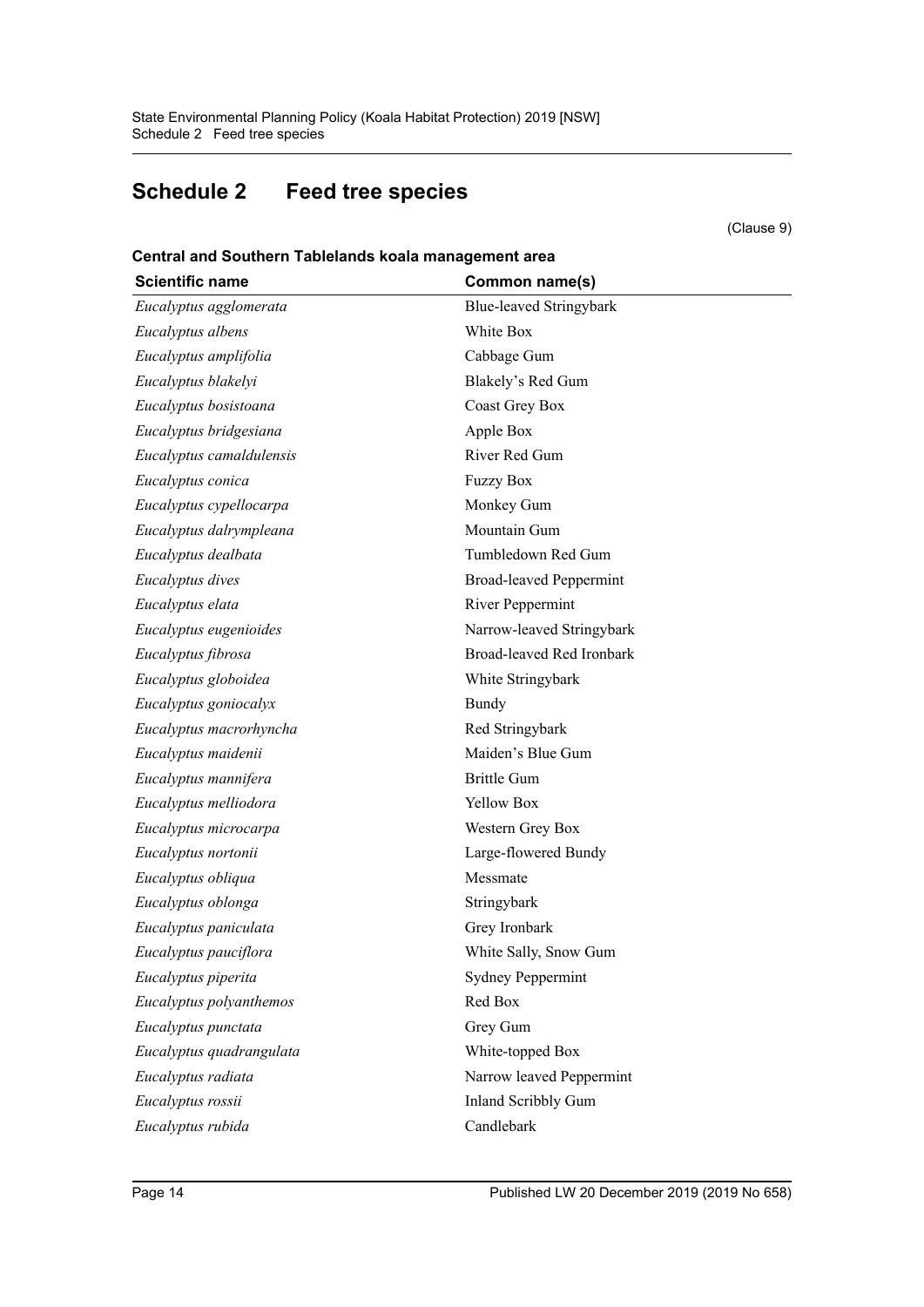| <b>Scientific name</b>  | Common name(s)           |
|-------------------------|--------------------------|
| Eucalyptus sclerophylla | Hard-leaved Scribbly Gum |
| Eucalyptus sideroxylon  | Mugga Ironbark           |
| Eucalyptus sieberi      | Silvertop Ash            |
| Eucalyptus tereticornis | Forest Red Gum           |
| Eucalyptus viminalis    | Ribbon Gum               |

#### **Central Coast koala management area**

| Allocasuarina littoralis<br>Forest Oak<br>Allocasuarina torulosa<br>Angophora bakeri | <b>Black She-oak</b><br>Narrow-leaved Apple<br>Smooth-barked Apple<br>Rough-barked Apple |
|--------------------------------------------------------------------------------------|------------------------------------------------------------------------------------------|
|                                                                                      |                                                                                          |
|                                                                                      |                                                                                          |
|                                                                                      |                                                                                          |
| Angophora costata                                                                    |                                                                                          |
| Angophora floribunda                                                                 |                                                                                          |
| Casuarina glauca<br>Swamp Oak                                                        |                                                                                          |
| Yellow Bloodwood<br>Corymbia eximia                                                  |                                                                                          |
| Corymbia gummifera                                                                   | Red Bloodwood                                                                            |
| Corymbia maculata<br>Spotted Gum                                                     |                                                                                          |
| Eucalyptus acmenoides                                                                | White Mahogany                                                                           |
| Eucalyptus agglomerata                                                               | Blue-leaved Stringybark                                                                  |
| White Box<br>Eucalyptus albens                                                       |                                                                                          |
| Eucalyptus amplifolia<br>Cabbage Gum                                                 |                                                                                          |
| Eucalyptus beyeriana                                                                 | Beyer's Ironbark                                                                         |
| Eucalyptus blakelyi                                                                  | Blakely's Red Gum                                                                        |
| Eucalyptus bosistoana                                                                | <b>Coast Grey Box</b>                                                                    |
| Eucalyptus botryoides<br>Bangalay                                                    |                                                                                          |
| Eucalyptus camaldulensis                                                             | River Red Gum                                                                            |
| Eucalyptus camfieldii                                                                | Camfield's Stringybark                                                                   |
| Eucalyptus canaliculata                                                              | Large-fruited Grey Gum                                                                   |
| Eucalyptus capitellata                                                               | <b>Brown Stringybark</b>                                                                 |
| Eucalyptus carnea                                                                    | Thick-leaved Mahogany                                                                    |
| Yertchuk<br>Eucalyptus consideniana                                                  |                                                                                          |
| Eucalyptus crebra                                                                    | Narrow-leaved Ironbark                                                                   |
| Monkey Gum<br>Eucalyptus cypellocarpa                                                |                                                                                          |
| Eucalyptus deanei                                                                    | Mountain Blue Gum                                                                        |
| Eucalyptus eugenioides                                                               | Narrow-leaved Stringybark                                                                |
| Eucalyptus fibrosa                                                                   | <b>Broad-leaved Red Ironbark</b>                                                         |
| Eucalyptus glaucina                                                                  | Slaty Red Gum                                                                            |
| Eucalyptus globoidea                                                                 | White Stringybark                                                                        |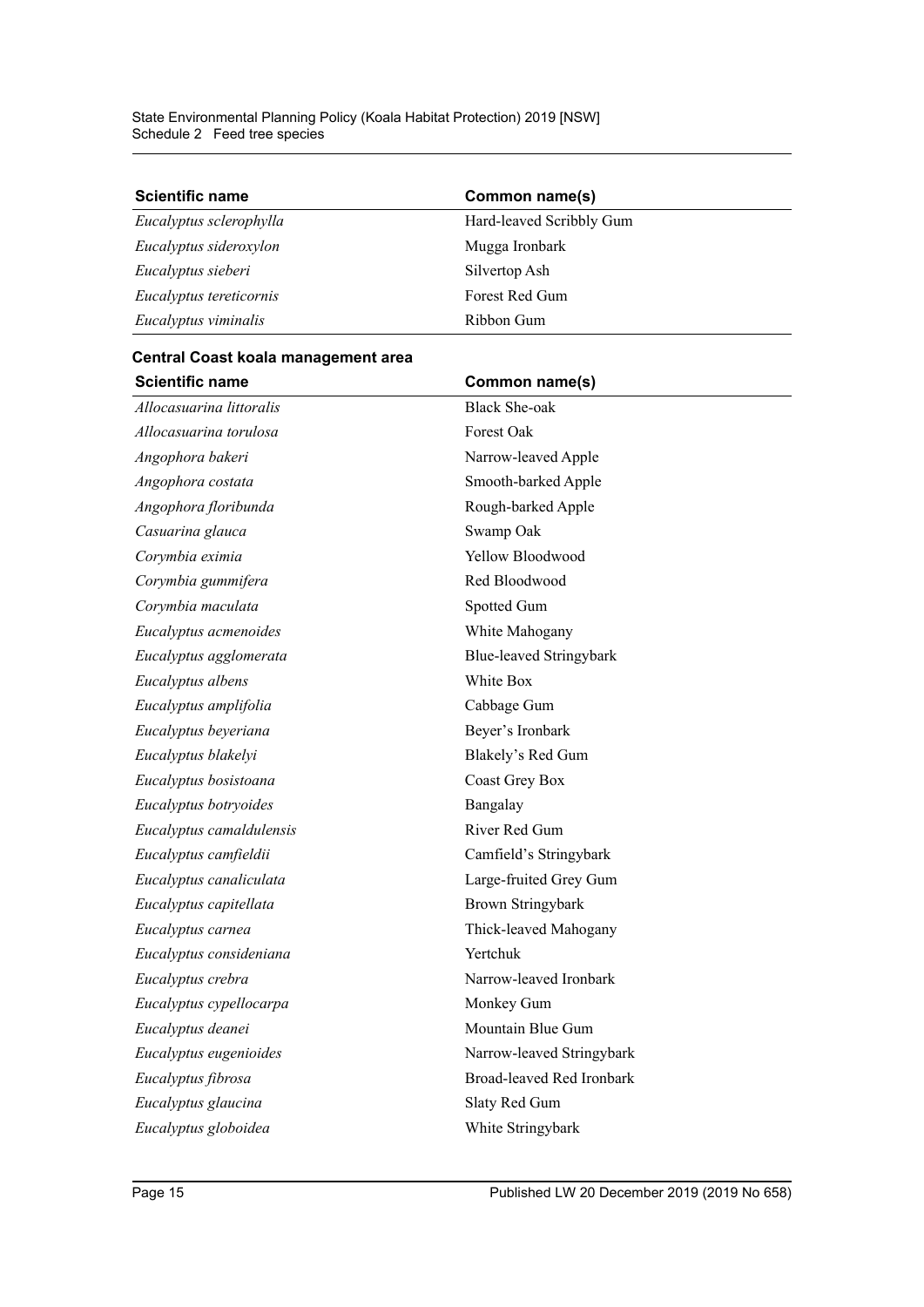| <b>Scientific name</b>    | Common name(s)                |
|---------------------------|-------------------------------|
| Eucalyptus grandis        | Flooded Gum                   |
| Eucalyptus haemastoma     | Broad-leaved Scribbly Gum     |
| Eucalyptus imitans        | Eucalyptus imitans            |
| Eucalyptus largeana       | Craven Grey Box               |
| Eucalyptus longifolia     | Woollybutt                    |
| Eucalyptus macrorhyncha   | Red Stringybark               |
| Eucalyptus melliodora     | <b>Yellow Box</b>             |
| Eucalyptus michaeliana    | <b>Brittle Gum</b>            |
| Eucalyptus microcorys     | Tallowwood                    |
| Eucalyptus moluccana      | Grey Box                      |
| Eucalyptus oblonga        | Stringybark                   |
| Eucalyptus paniculata     | Grey Ironbark                 |
| Eucalyptus parramattensis | Parramatta Red Gum            |
| Eucalyptus pilularis      | <b>Blackbutt</b>              |
| Eucalyptus piperita       | <b>Sydney Peppermint</b>      |
| Eucalyptus propinqua      | Small-fruited Grey Gum        |
| Eucalyptus punctata       | Grey Gum                      |
| Eucalyptus quadrangulata  | White-topped Box              |
| Eucalyptus racemosa       | Narrow-leaved Scribbly Gum    |
| Eucalyptus resinifera     | Red Mahogany                  |
| Eucalyptus robusta        | Swamp Mahogany                |
| Eucalyptus saligna        | Sydney Blue Gum               |
| Eucalyptus scias          | Large-fruited Red Mahogany    |
| Eucalyptus sclerophylla   | Hard-leaved Scribbly Gum      |
| Eucalyptus siderophloia   | Grey Ironbark                 |
| Eucalyptus sideroxylon    | Mugga Ironbark                |
| Eucalyptus sieberi        | Silvertop Ash                 |
| Eucalyptus signata        | Scribbly Gum                  |
| Eucalyptus sparsifolia    | Narrow-leaved Stringybark     |
| Eucalyptus squamosa       | <b>Scaly Bark</b>             |
| Eucalyptus tereticornis   | Forest Red Gum                |
| Eucalyptus umbra          | <b>Bastard White Mahogany</b> |
| Eucalyptus viminalis      | Ribbon Gum                    |
| Melaleuca quinquenervia   | <b>Broad-leaved Paperbark</b> |
| Syncarpia glomulifera     | Turpentine                    |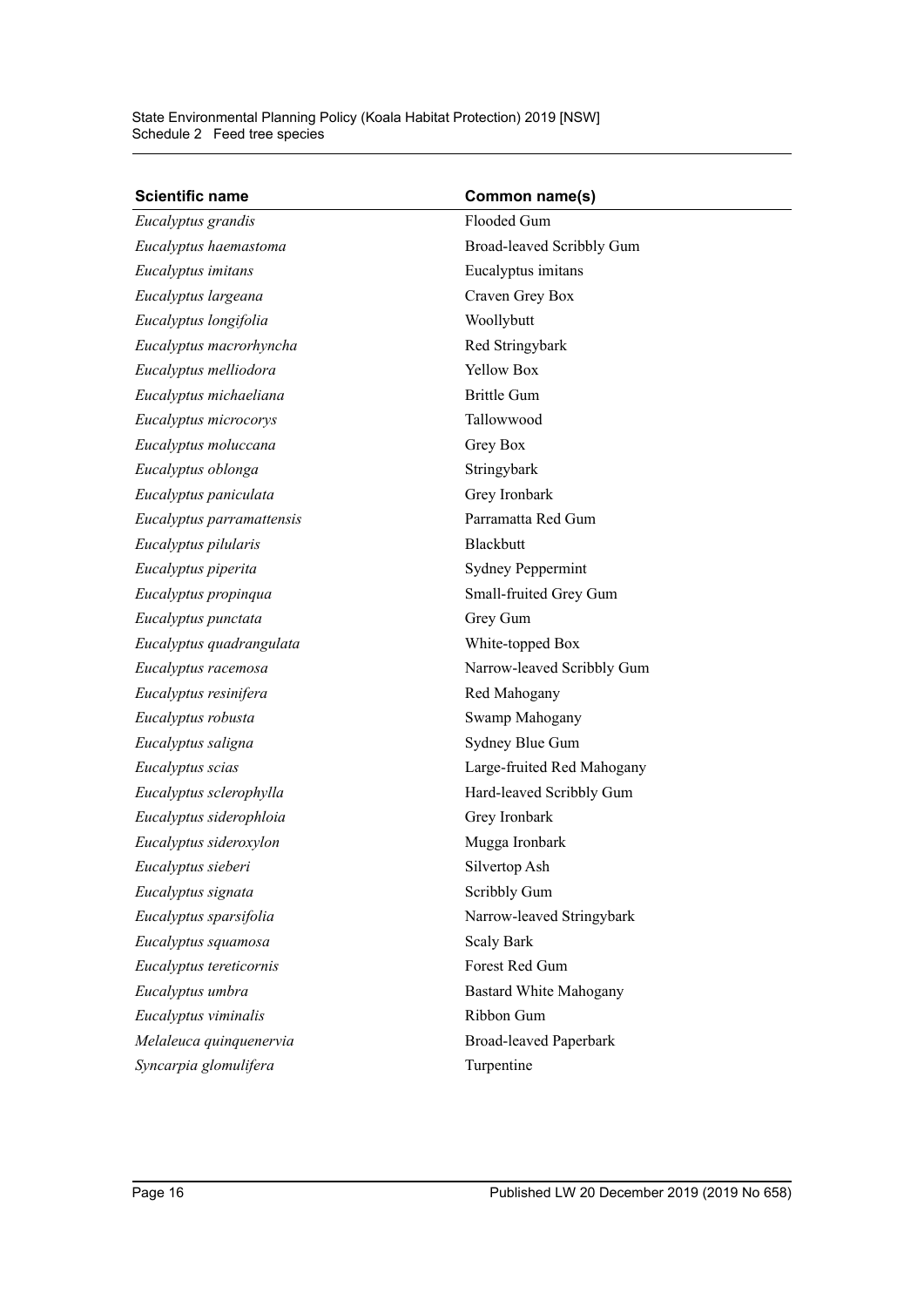| <b>Scientific name</b>   | Common name(s)         |
|--------------------------|------------------------|
| Callitris glaucophylla   | White Cypress Pine     |
| Eucalyptus albens        | White Box              |
| Eucalyptus camaldulensis | River Red Gum          |
| Eucalyptus chloroclada   | Dirty Gum              |
| Eucalyptus conica        | <b>Fuzzy Box</b>       |
| Eucalyptus coolabah      | Coolibah               |
| Eucalyptus crebra        | Narrow-leaved Ironbark |
| Eucalyptus dealbata      | Tumbledown Red Gum     |
| Eucalyptus dwyeri        | Dwyer's Red Gum        |
| Eucalyptus largiflorens  | <b>Black Box</b>       |
| Eucalyptus melanophloia  | Silver-leaved Ironbark |
| Eucalyptus melliodora    | Yellow Box             |
| Eucalyptus microcarpa    | Western Grey Box       |
| Eucalyptus pilligaensis  | Narrow-leaved Grey Box |
| Eucalyptus populnea      | Bimble Box, Poplar Box |
| Eucalyptus sideroxylon   | Mugga Ironbark         |

#### **Darling Riverine Plains koala management area**

| Common name(s)         |
|------------------------|
| Rough-barked Apple     |
| White Cypress Pine     |
| Belah                  |
| White Box              |
| Blakely's Red Gum      |
| River Red Gum          |
| Dirty Gum              |
| Coolibah               |
| Narrow-leaved Ironbark |
| Tumbledown Red Gum     |
| Gum Coolibah           |
| <b>Black Box</b>       |
| Silver-leaved Ironbark |
| <b>Yellow Box</b>      |
| Western Grey Box       |
| Grey Box               |
| Narrow-leaved Grey Box |
| <b>Bimble Box</b>      |
|                        |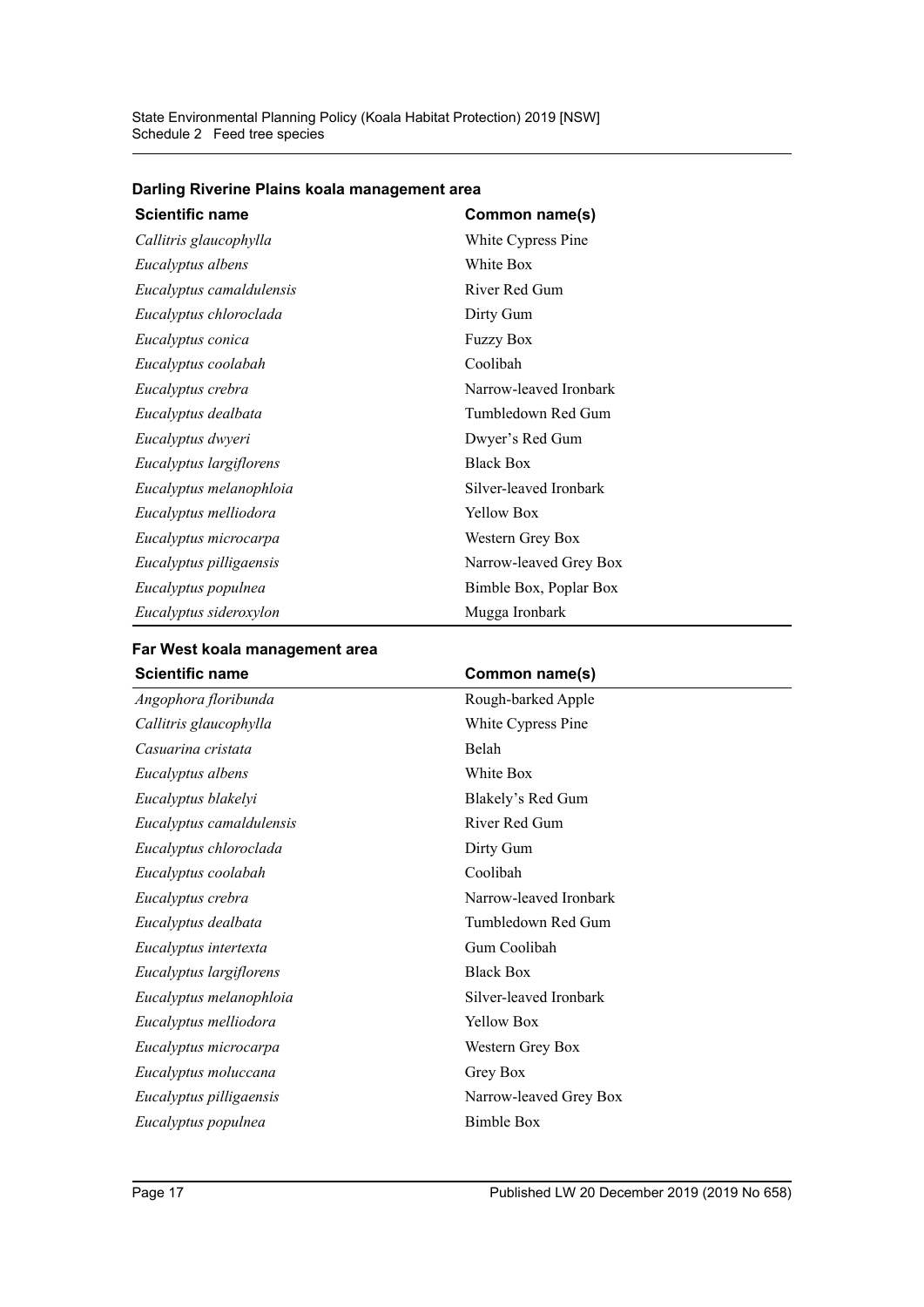| <b>Scientific name</b> | Common name(s) |
|------------------------|----------------|
| Eucalyptus sideroxylon | Mugga Ironbark |
| Geijera parviflora     | Wilga          |

# **North Coast koala management area**

| <b>Scientific name</b>  | Common name(s)                |
|-------------------------|-------------------------------|
| Allocasuarina torulosa  | Forest Oak                    |
| Angophora floribunda    | Rough-barked Apple            |
| Corymbia gummifera      | Red Bloodwood                 |
| Corymbia henryi         | Large-leaved Spotted Gum      |
| Corymbia intermedia     | Pink Bloodwood                |
| Corymbia maculata       | Spotted Gum                   |
| Eucalyptus acmenoides   | White Mahogany                |
| Eucalyptus amplifolia   | Cabbage Gum                   |
| Eucalyptus bancroftii   | Orange Gum                    |
| Eucalyptus biturbinata  | Grey Gum                      |
| Eucalyptus campanulata  | New England Blackbutt         |
| Eucalyptus canaliculata | Large-fruited Grey Gum        |
| Eucalyptus carnea       | Thick-leaved Mahogany         |
| Eucalyptus crebra       | Narrow-leaved Ironbark        |
| Eucalyptus eugenoides   | Naroow-leaved stringybark     |
| Eucalyptus fibrosa      | Broad-leaved Red Ironbark     |
| Eucalyptus glaucina     | Slaty Red Gum                 |
| Eucalyptus globoidea    | White Stringybark             |
| Eucalyptus grandis      | Flooded Gum                   |
| Eucalyptus laevopinea   | Silver-top Stringybark        |
| Eucalyptus largeana     | Craven Grey Box               |
| Eucalyptus microcorys   | Tallowwood                    |
| Eucalyptus moluccana    | Grey Box                      |
| Eucalyptus nobilis      | Forest Ribbon Gum             |
| Eucalyptus pilularis    | Blackbutt                     |
| Eucalyptus placita      | Grey Ironbark                 |
| Eucalyptus planchoniana | <b>Bastard Tallowwood</b>     |
| Eucalyptus propinqua    | Small-fruited Grey Gum        |
| Eucalyptus psammitica   | <b>Bastard White Mahogany</b> |
| Eucalyptus punctata     | Grey Gum                      |
| Eucalyptus resinifera   | Red Mahogany                  |
| Eucalyptus robusta      | Swamp Mahogany                |
| Eucalyptus rummeryi     | <b>Steel Box</b>              |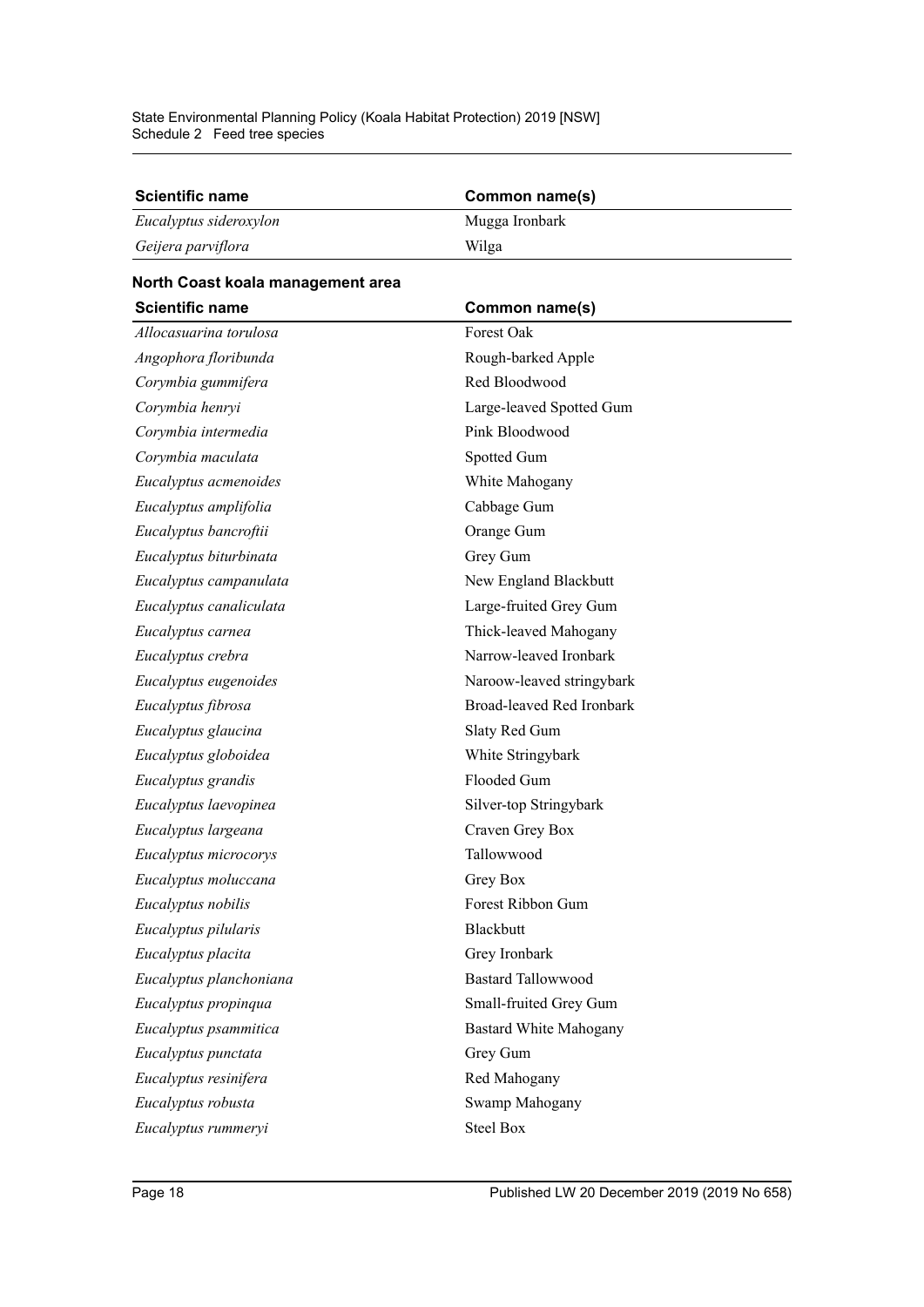| <b>Scientific name</b>                 | Common name(s)                          |
|----------------------------------------|-----------------------------------------|
| Eucalyptus saligna                     | Sydney Blue Gum                         |
| Eucalyptus scias                       | Large-fruited Red Mahogany              |
| Eucalyptus seeana                      | Narrow-leaved Red Gum                   |
| Eucalyptus siderophloia                | Grey Ironbark                           |
| Eucalyptus signata/Eucalyptus racemosa | Scribbly Gum/Narrow-leaved Scribbly Gum |
| Eucalyptus tereticornis                | Forest Red Gum                          |
| Eucalyptus tindaliae                   | Stringybark                             |
| Eucalyptus umbra                       | Bastard White Mahogany                  |
| Melaleuca quinquenervia                | <b>Broad-leaved Paperbark</b>           |

### **Northwest Slopes koala management area** Scientific name **Common name**(s)

| Angophora floribunda     | Rough-barked Apple        |
|--------------------------|---------------------------|
| Callitris glaucophylla   | White Cypress Pine        |
| Casuarina cristata       | Belah                     |
| Eucalyptus albens        | White Box                 |
| Eucalyptus blakelyi      | Blakely's Red Gum         |
| Eucalyptus bridgesiana   | Apple Box                 |
| Eucalyptus caleyi        | Drooping Ironbark         |
| Eucalyptus caliginosa    | Broad-leaved Stringybark  |
| Eucalyptus camaldulensis | River Red Gum             |
| Eucalyptus canaliculata  | Large-fruited Grey Gum    |
| Eucalyptus chloroclada   | Dirty Gum                 |
| Eucalyptus conica        | <b>Fuzzy Box</b>          |
| Eucalyptus coolabah      | Coolibah                  |
| Eucalyptus crebra        | Narrow-leaved Ironbark    |
| Eucalyptus dalrympleana  | Mountain Gum              |
| Eucalyptus dealbata      | Tumbledown Red Gum        |
| Eucalyptus dwyeri        | Dwyer's Red Gum           |
| Eucalyptus exserta       | Peppermint                |
| Eucalyptus fibrosa       | Broad-leaved Red Ironbark |
| Eucalyptus goniocalyx    | Bundy                     |
| Eucalyptus laevopinea    | Silver-top Stringybark    |
| Eucalyptus largiflorens  | <b>Black Box</b>          |
| Eucalyptus macrorhyncha  | Red Stringybark           |
| Eucalyptus mannifera     | <b>Brittle Gum</b>        |
| Eucalyptus melanophloia  | Silver-leaved Ironbark    |
| Eucalyptus melliodora    | Yellow Box                |
|                          |                           |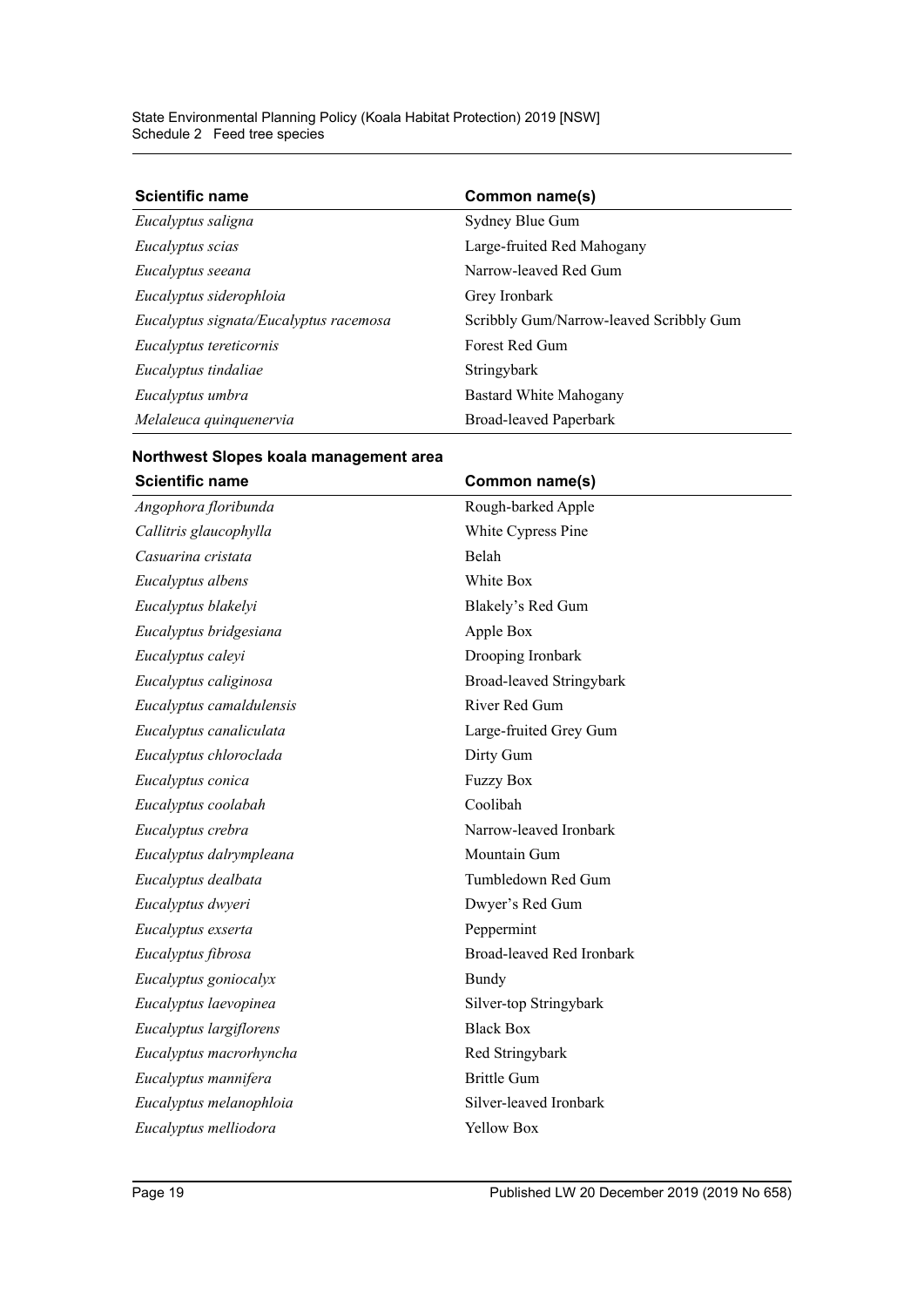| <b>Scientific name</b>    | Common name(s)         |  |
|---------------------------|------------------------|--|
| Eucalyptus microcarpa     | Western Grey Box       |  |
| Eucalyptus moluccana      | Grey Box               |  |
| Eucalyptus nobilis        | Forest Ribbon Gum      |  |
| Eucalyptus parramattensis | Parramatta Red Gum     |  |
| Eucalyptus pauciflora     | White Sally, Snow Gum  |  |
| Eucalyptus pilligaensis   | Narrow-leaved Grey Box |  |
| Eucalyptus polyanthemos   | Red Box                |  |
| Eucalyptus populnea       | Bimble Box/Poplar Box  |  |
| Eucalyptus prava          | Orange Gum             |  |
| Eucalyptus punctata       | Grey Gum               |  |
| Eucalyptus quadrangulata  | White-topped Box       |  |
| Eucalyptus sideroxylon    | Mugga Ironbark         |  |
| Eucalyptus viminalis      | Ribbon Gum             |  |

#### **Northern Tablelands koala management area**

| <b>Scientific name</b>   | Common name(s)            |
|--------------------------|---------------------------|
| Allocasuarina littoralis | <b>Black She-oak</b>      |
| Angophora floribunda     | Rough-barked Apple        |
| Callitris glaucophylla   | White Cypress Pine        |
| Eucalyptus acaciiformis  | Wattle-leaved Peppermint  |
| Eucalyptus albens        | White Box                 |
| Eucalyptus amplifolia    | Cabbage Gum               |
| Eucalyptus biturbinata   | Grey Gum                  |
| Eucalyptus blakelyi      | Blakely's Red Gum         |
| Eucalyptus bridgesiana   | Apple Box                 |
| Eucalyptus brunnea       | Mountain Blue Gum         |
| Eucalyptus caleyi        | Drooping Ironbark         |
| Eucalyptus caliginosa    | Broad-leaved Stringybark  |
| Eucalyptus camaldulensis | River Red Gum             |
| Eucalyptus campanulata   | New England Blackbutt     |
| Eucalyptus crebra        | Narrow-leaved Ironbark    |
| Eucalyptus dalrympleana  | Mountain Gum              |
| Eucalyptus dealbata      | Tumbledown Red Gum        |
| Eucalyptus eugenioides   | Narrow-leaved Stringybark |
| Eucalyptus laevopinea    | Silver-top Stringybark    |
| Eucalyptus macrorhyncha  | Red Stringybark           |
| Eucalyptus melanophloia  | Silver-leaved Ironbark    |
| Eucalyptus melliodora    | Yellow Box                |
|                          |                           |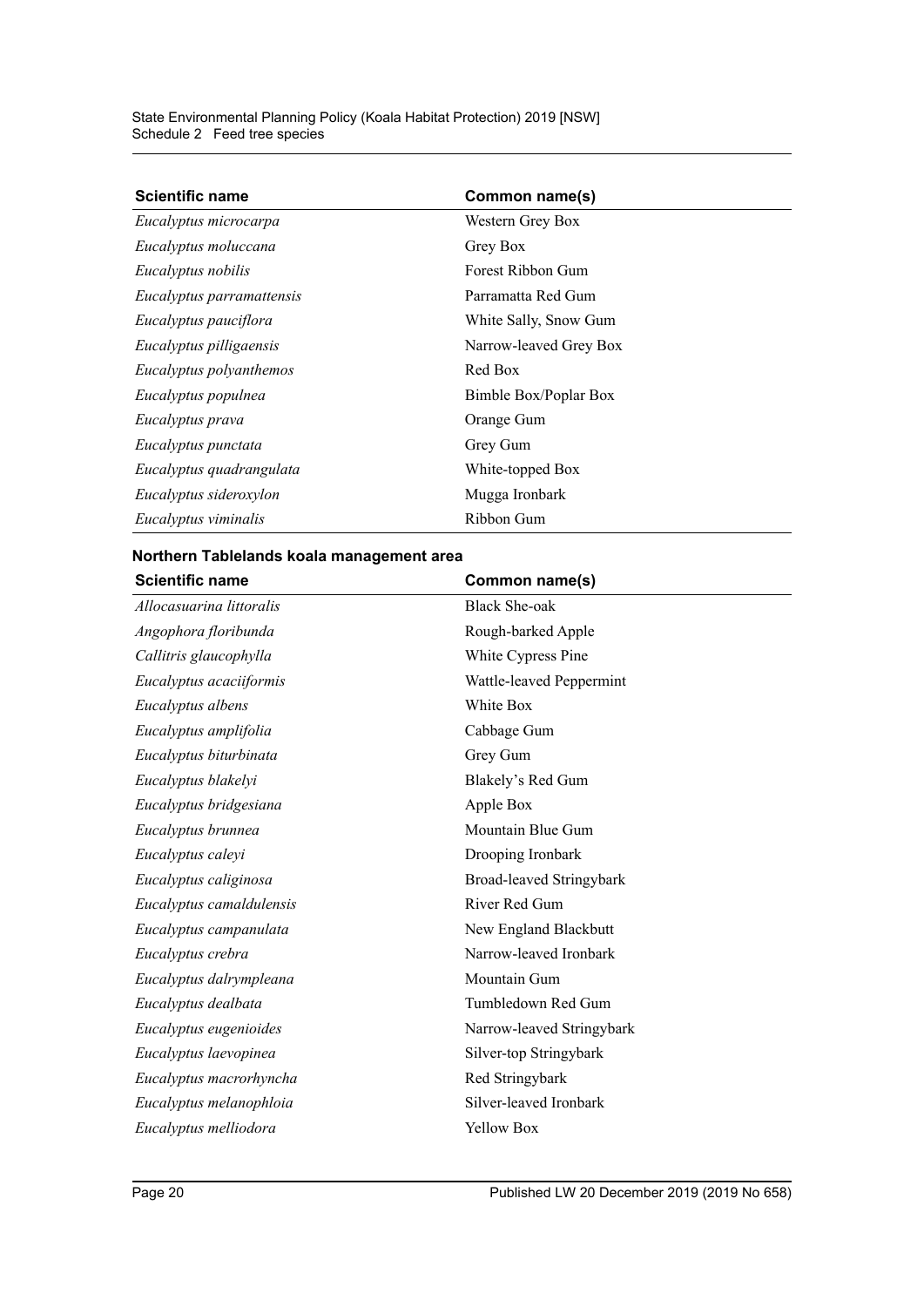| <b>Scientific name</b>  | Common name(s)                 |
|-------------------------|--------------------------------|
| Eucalyptus michaeliana  | <b>Brittle Gum</b>             |
| Eucalyptus microcorys   | Tallowwood                     |
| Eucalyptus moluccana    | Grey Box                       |
| Eucalyptus nicholii     | Narrow-leaved Black Peppermint |
| Eucalyptus nobilis      | Forest Ribbon Gum              |
| Eucalyptus nova-anglica | New England Peppermint         |
| Eucalyptus obliqua      | Messmate                       |
| Eucalyptus pauciflora   | White Sally, Snow Gum          |
| Eucalyptus prava        | Orange Gum                     |
| Eucalyptus radiata      | Narrow leaved Peppermint       |
| Eucalyptus saligna      | Sydney Blue Gum                |
| Eucalyptus sideroxylon  | Mugga Ironbark                 |
| Eucalyptus stellulata   | <b>Black Sally</b>             |
| Eucalyptus subvelutina  | <b>Broad-leaved Apple</b>      |
| Eucalyptus tereticornis | Forest Red Gum                 |
| Eucalyptus viminalis    | Ribbon Gum                     |
| Eucalyptus williamsiana | Eucalyptus williamsiana        |
| Eucalyptus youmanii     | Youman's Stringybark           |

#### **Riverina koala management area**

| <b>Scientific name</b>   | Common name(s)     |  |
|--------------------------|--------------------|--|
| Callitris glaucophylla   | White Cypress Pine |  |
| Casuarina cristata       | <b>Belah</b>       |  |
| Eucalyptus albens        | White Box          |  |
| Eucalyptus camaldulensis | River Red Gum      |  |
| Eucalyptus intertexta    | Gum Coolibah       |  |
| Eucalyptus largiflorens  | <b>Black Box</b>   |  |
| Eucalyptus melliodora    | <b>Yellow Box</b>  |  |
| Eucalyptus microcarpa    | Western Grey Box   |  |
| Eucalyptus populnea      | Bimble Box         |  |

### **South Coast koala management area**